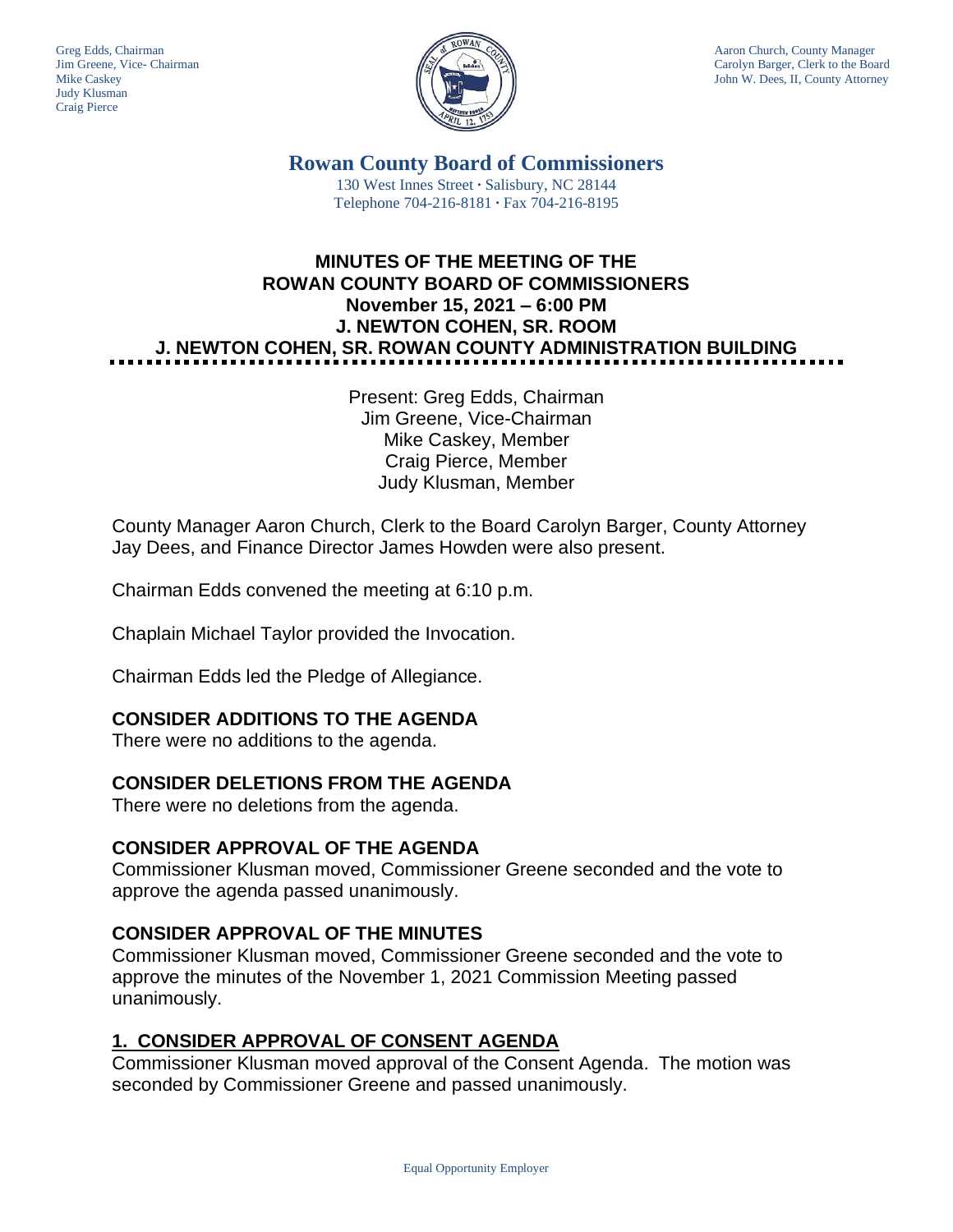The Consent Agenda consisted of the following:

- A. Change Orders No. 6-9 for Dog Adoption Center
- B. 2021 Wellness Incentive
- C. FY21 EMP Grant
- D. Tax Refunds for Approval
- E. Schedule Quasi-judicial Hearing for SUP 02-21 Amendment: Taylor Clay Products, for December 6, 2021
- F. Request of Matching Funds for Salisbury CDC
- G. Proposal For Additional Services for Alternate #4 at West End Plaza
- H. Mid-Carolina Regional Airport (RUQ) Zoning
- I. ARPA Spending Request
- J. ARPA Request and Budget Amendment
- K. Resolution to Award Sidearm to Retiring Deputy Jerry Ewart
- L. Alcoa (AGPI) Transfer of Eagle Point Preserve Area on High Rock Lake
- M. Bi-Weekly Environmental Health Report
- N. Request for Public Hearing for 'Project Excelsior'
- O. SBAR to BOC Request to Apply for Healthy Beginnings Grant
- P. SBAR to BOC Request to Apply for Community Health Grant for Dental **Services**
- Q. Carolina Farm Credit Grant For Cooperative Extension
- R. Memo to BOC Debt Write-Off for RCHD
- S. Approval of Contract with City of Salisbury for Radio Fees
- T. Approval of Task Order with REI for Engineering Services for Courthouse Roof Replacement
- U. Approval of Lease with Bank of America for ATM
- V. Vaya Health Board Appointments
- W. Conservation Easement Appraisal
- X. Continuation of Opioid Settlement Documents
- Y. NCDEQ Access to Rowan Mill Road Properties

# **2. REPORTS**

A. RCDSS FY 21 ANNUAL REPORT

Commissioner Klusman moved to accept the Rowan County Department of Social Services FY 2021 Annual Report followed by a second from Commissioner Greene. The motion passed unanimously.

## **3. PUBLIC COMMENT PERIOD**

Chairman Edds opened the Public Comment Period to entertain comments from any citizens wishing to address the Board. The following individual came forward:

• Timothy Trogdon of Southern Street, Salisbury, spoke to the Board regarding concerns he had with property tax declarations and the 9-1-1 System.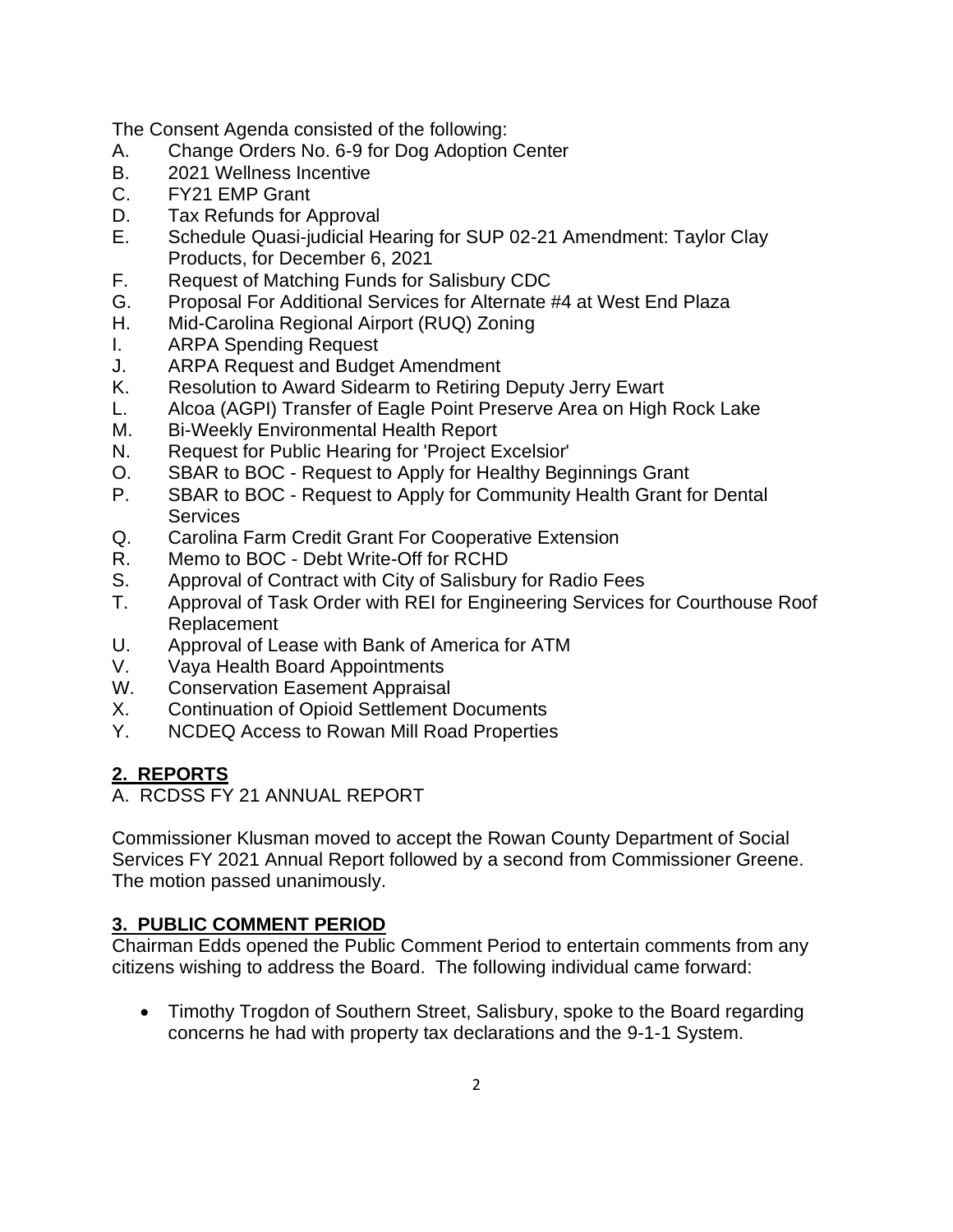With no one else coming forward, Chairman Edds closed the Public Comment Period.

## **4. PUBLIC HEARING AND SUMMARY PRESENTATION – EDC 'PROJECT BISHOP'**

Scott Shelton, Vice President of the Economic Development Commission, provided a power point as he presented the economic impact summary for Project Bishop. According to Mr. Shelton, the Company behind Project Bishop (Project) was an online retailer that offered thousands of products to its customers and served them from warehouses and fulfillment centers located throughout the United States. If Rowan County was chosen, the Company would create 1,000 new jobs over the next three (3) years. Approximately 900 of the jobs would be fulfillment-related positions. The remaining jobs would be comprised of supervisory and administrative positions.

The Company planned to invest approximately \$400 million into the Project through construction of a new facility and the installation of major equipment. The majority of the improvements would be completed by early 2024.

Continuing with the power point, Mr. Shelton noted the Company would typically qualify for a Level 3 Grant as he highlighted the County's Investment Grant Program. Due to the highly competitive nature of the Project and to strengthen the County's chances to secure the Project, the EDC proposed the Board consider extending the Investment Grant from five (5) years to nine (9) years. The EDC also requested the Board consider expedited local permitting review at no charge to the Company. The fee for the service was normally \$2,500.

Other potential assistance for the Project was a Job Development Investment Grant (JDIG) through the State of North Carolina. The JDIG typically offered a performancebased, discretionary cash grant directly to new and expanding companies to help offset the cost of locating or expanding a facility in North Carolina. Mr. Shelton said the State was also asked to consider applicable grant programs that could assist with infrastructure improvements to the Company's potential site.

The Town of China Grove would be considering an incentive request for the Project at a called meeting scheduled for November 16, 2021.

In closing, Mr. Shelton reviewed the projected financial impact for the Project, including the creation of a total of 1,000 new full-time jobs, as well as adding \$400 million to the County's tax base. The Project would also generate approximately \$6.3 million of new net tax revenue for the County over a 10-year period. The Project would lead to the creation of 238 indirect and induced jobs, as well.

Commissioner Greene asked what the average wage would be for the 1,000 jobs. Mr. Shelton responded that in order to receive the JDIG funds from the State, the Company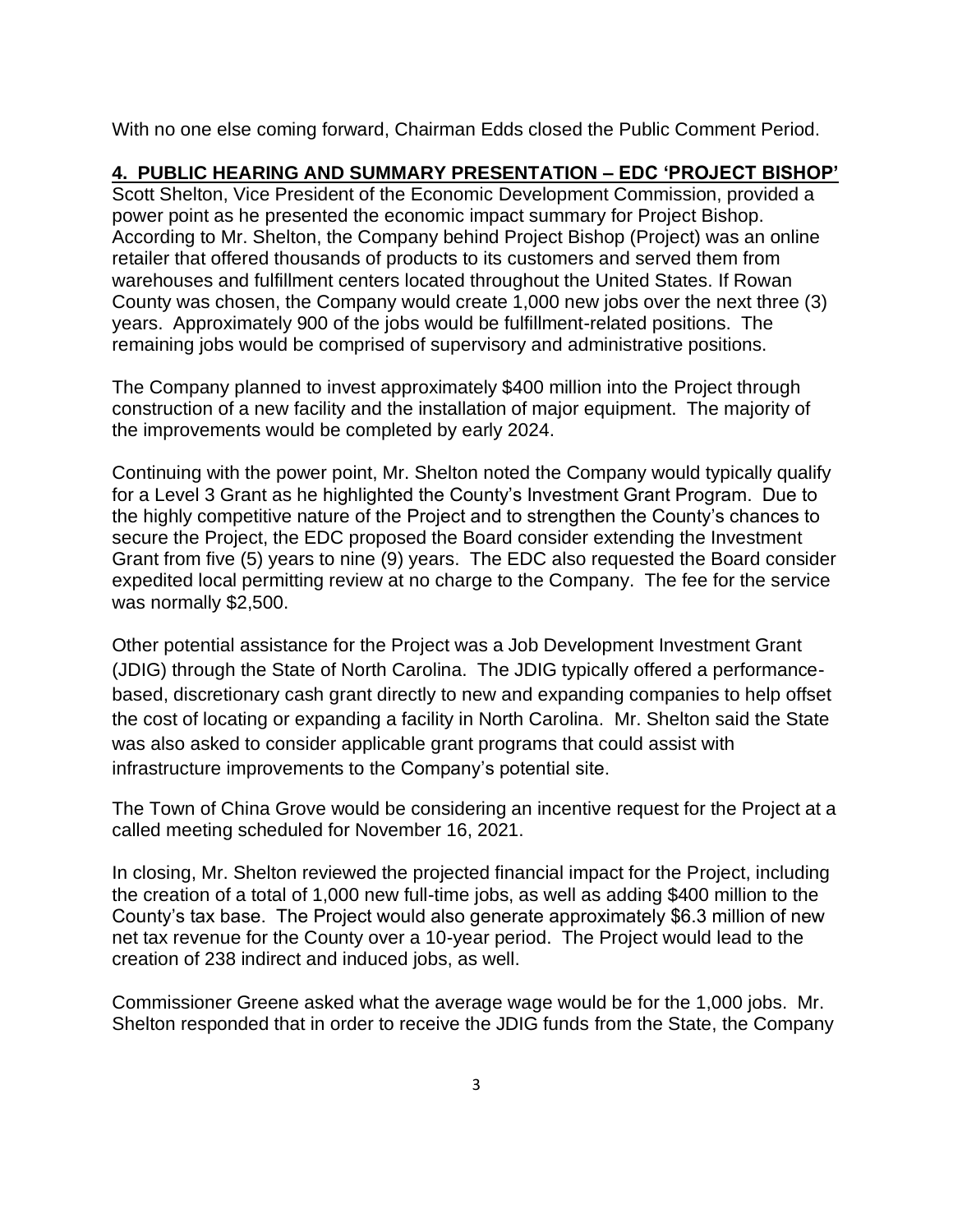must pay or exceed the County's average wage, which was currently around \$44,000/annually. The benefits would be in addition to the \$44,000.

Chairman Edds opened the public hearing to receive citizen input regarding Project Bishop. With no one wishing to address the Board, Chairman Edds closed the public hearing.

Commissioner Pierce moved to approve Project Bishop as requested by the EDC. The motion was seconded by Commissioner Klusman and passed unanimously.

## **5. PUBLIC HEARING: MCCLEAVE ROAD CLOSURE REQUEST**

Planning Director Ed Muire presented the McCleave Road (Road) closure request. Mr. Muire said the Board adopted a Road Closure Petition on October 3, 2021 presented by Ken Jezek. Mr. Muire said adoption of the Resolution advised the public of the Board's intent to consider closure of a portion of this private Road. Mr. Muire noted North Carolina General Statute § 153A-241 established the process for the Commissioners to close private roads.

Using a power point, Mr. Muire showed the site in question. Mr. Muire said Mr. Jezek owned parcels 015a/014/01105 /357/260 on Tax Map 130A. The parcels were adjacent to a 25' unopened right-of-way (ROW), which was not maintained by the North Carolina Department of Transportation (NCDOT). The plat was recorded in August of 1950 and the plat recognized the road as Barnhardt Road.

Mr. Muire reported that the request had complied with the statutory requirements in that the Board had adopted the Resolution; the public hearing was advertised for three (3) consecutive weeks by Mr. Jezek; notices were sent to adjoining property owners by Mr. Jezek; signs were posted on the road by Mr. Jezek; and a survey was prepared showing the portions to be closed (by Mr. Jezek's surveyor).

Chairman Edds asked if the applicant would like to make any comments. Mr. Jezek said the road had not been used in 35 years and the roadway was mostly grass. Mr. Jezek said he would like to clean up the acreage into one (1) parcel. Mr. Jezek stated the roadway in question would never be used again under any circumstances.

Chairman Edds opened the public hearing to receive citizen input for the McCleave Road closure request. With no one wishing to address the Board, Chairman Edds closed the public hearing.

Mr. Muire reviewed the next steps/procedural considerations for the Board. The first step was to consider adoption of the Resolution to Accept the ROW.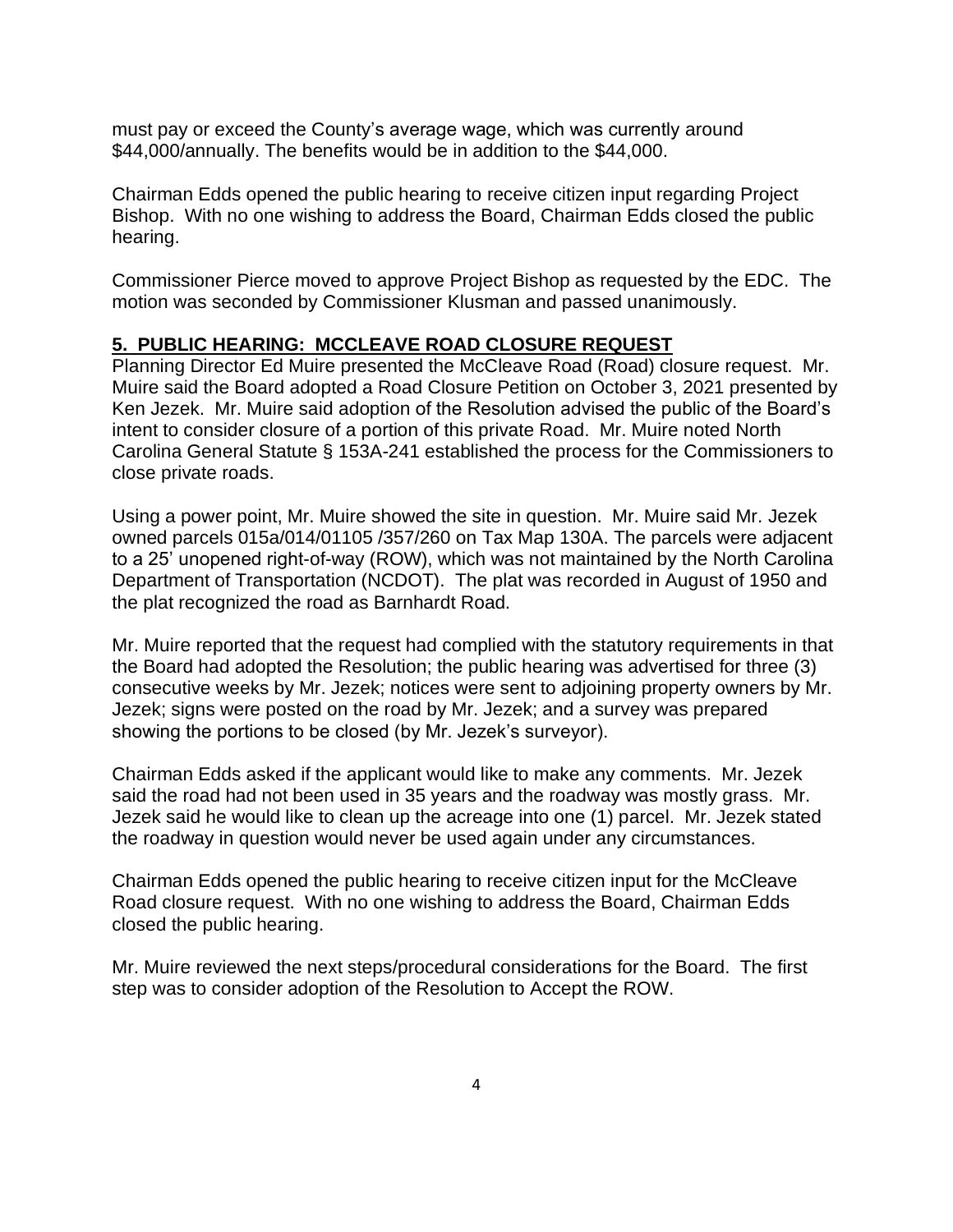Commissioner Greene moved to adopt the Resolution. The motion was seconded by Commissioner Pierce and passed unanimously. The Resolution was approved as follows:

RESOLUTION PERTAINING TO THE ACCEPTANCE OF AN OFFER OF DEDICATION FOR PUBLIC USE OF A PORTION OF MCCLEAVE ROAD A/K/A BARNHARDT DRIVE.

WHEREAS, the Board of Commissioners of Rowan County is considering a proposal for the closing of a portion of said street:

BEING THAT PORTION OF MCCLEAVE ROAD A/K/A BARNHARDT DROVE IDENTIFIED ON PLAT BOOK 9995, PAGE 674, ROWAN COUNTY PUBLIC REGISTRY, SITUATED SOUTH OFF MCCLEAVE ROAD (SR#1215).

AND BEING MORE PARTICULARLY DESCRIBED BY METES AND BOUNDS DESCRIPTION CONTAINED IN THE PETITION SUBMITTED TO CLOSE SAID PORTION OF MCCLEAVE ROAD A/K/A BARNHARDT DROVE, CONTAINING 0.089 ACRES MORE OR LESS.

WHEREAS, the Board of Commissioners of Rowan County has the authority pursuant to NCGS 136-66.3(g) to accept the dedication of the aforementioned right of way

NOW, THEREFORE, be it resolved that the Board of Commissioners accepts the offer of dedication for public use the aforementioned right of way on this 15<sup>th</sup> day of November, 2021.

### CERTIFICATION

I, Carolyn Barger, County Clerk of the County of Rowan, North Carolina, do hereby certify that the foregoing is a true and exact copy of a Resolution adopted by the Board of Commissioner of the County of Rowan, North Carolina in a regular session convened on the 15<sup>th</sup> day of November, 2021.

WITNESS my hand and corporate seal of the County of Rowan, North Carolina, this the day of  $\qquad \qquad$ . 2021.

Mr. Muire said the next step would be to Adopt the Order to Close the ROW. Mr. Muire said before adopting the Order, the Board should consider findings that closing the ROW was not contrary to the public interest or property rights of any individual. The Board should also find that no individual owning property in the vicinity of said portion of McCleave Road (a/k/a Barnhardt Drive) was deprived of reasonable means of ingress or egress to his property by the closing of said portion of McCleave Road (a/k/a Barnhardt Drive).

Chairman Edds moved approval of two (2) findings as follows:

- Closing the ROW was not contrary to the public interest or property rights of any individual.
- No individual owning property in the vicinity of said portion of McCleave Road (a/k/a Barnhardt Drive) was deprived of reasonable means of ingress or egress to his property by the closing of said portion of McCleave Road (a/k/a Barnhardt Drive).

The motion was seconded by Commissioner Pierce and passed unanimously.

Commissioner Klusman moved to adopt the order to close the street. The motion was seconded by Commissioner Pierce and carried unanimously.

### **6. LEGISLATIVE HEARING AND VESTED RIGHTS REQUEST Z 08-21 OKRA HOLDINGS, LLC**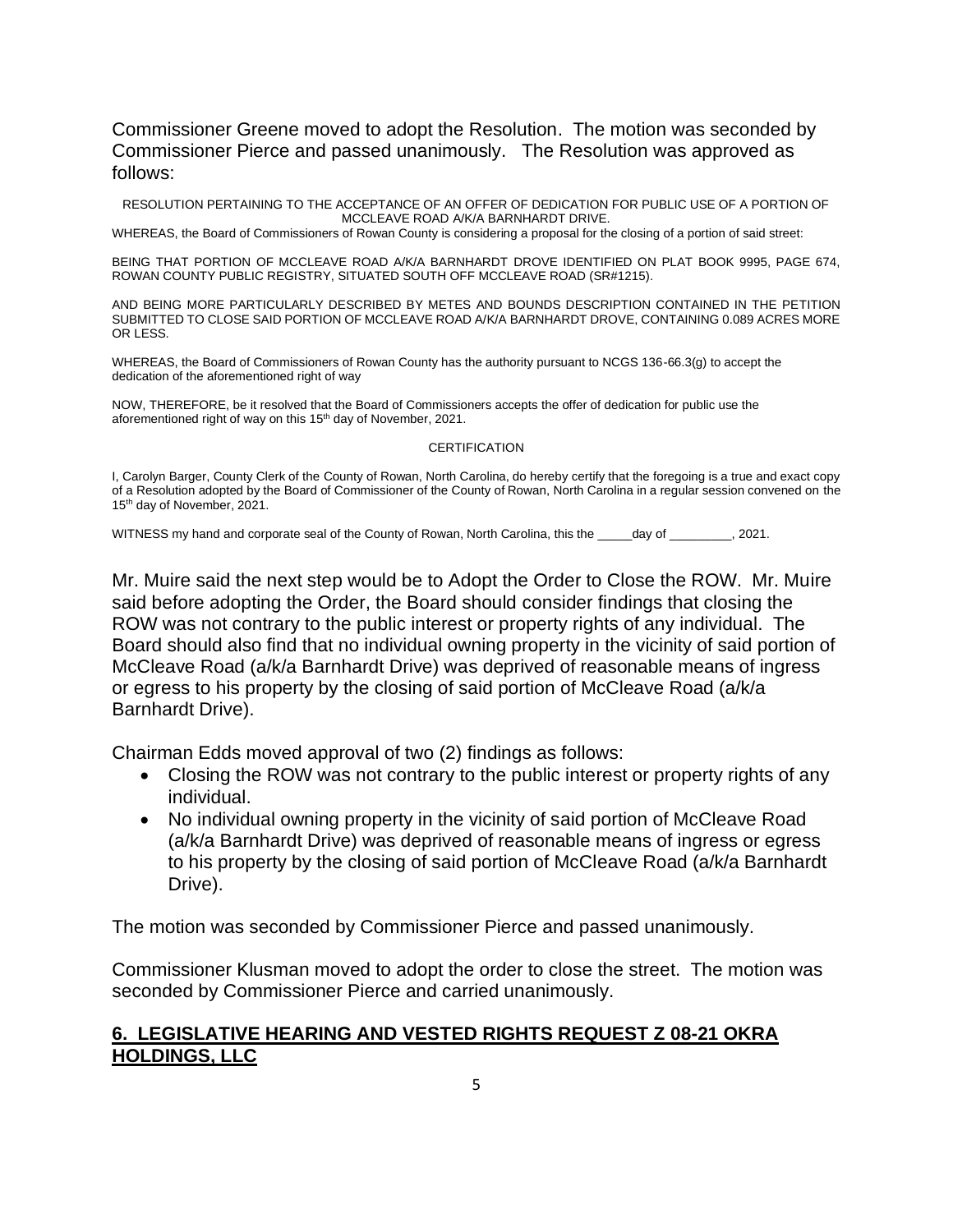County Attorney Jay Dees reviewed the legislative hearing procedures that were adopted by the Board of Commissioners on November 1, 2021 for Okra Holdings, LLC for Z 08-21. Mr. Dees also highlighted the time allotments for those who had signed up to speak during the hearing.

Planning Director Ed Muire provided a power point as he presented the Staff Report.

| <b>APPLICANT:</b>       | Birdseye Renewable Energy dba Okra Holdings, LLC        |  |  |
|-------------------------|---------------------------------------------------------|--|--|
| <b>PROPERTY OWNERS:</b> | James J. Schad; Tall Pines Investments, LLC (Sam Nash); |  |  |
|                         | Michael Thomas Barrier and Daniel Gillion Barrier;      |  |  |
|                         | Julia M. Marshall Revocable Trust; and Carolina Perlite |  |  |
|                         | Company, Inc.                                           |  |  |

**REQUEST:** Conditional District Rezoning (Map Amendment) from RA to RA(CD) and IND to RA(CD) for development of a utility scale solar energy system and a four (4) year vested right to undertake the project. Reference Applicant's Exhibit 1.

| <b>TAX PARCELS</b> | <b>CURRENT</b><br><b>ZONING</b> | <b>OWNER</b>      | ACREAGE | <b>IMPROVEMENT</b>         |
|--------------------|---------------------------------|-------------------|---------|----------------------------|
| 540-026            | RA                              | Schad             | 160     | <b>Forestry Management</b> |
| 541-00701          | <b>RA</b>                       | <b>Barriers</b>   | 26.75   | <b>Forestry Management</b> |
| 541-031            | <b>RA</b>                       | Marshall          | 26.75   | <b>Forestry Management</b> |
| 542-046 (portion)  | <b>IND</b>                      | Carolina Perlite  | 9.34    | Industrial                 |
| 543-001            | RA                              | Tall Pines        | 349     | <b>Forestry Management</b> |
| 543-021            | <b>RA</b>                       | <b>Tall Pines</b> | 2.05    | Vacant                     |

The property information and tax parcels were as follows:

A total of approximately 573.89 acres was requested for RA (CD) rezoning to allow for development and operation of a utility scale solar energy system; refer to the Okra Solar Composite Site Plan in Exhibit 3. Based on the Site Plan, Staff calculated the solar panel area at approximately 299.1 acres with 42.85 acres of fenced buffer provided along Riles Creek and an intermittent tributary serving as a wildlife corridor and another 22.9 approximate acres in stream buffer and wetland areas.

Using the power point, Mr. Muire showed the properties in question, as well as the surrounding areas. The solar array system area parcels had 259 feet of frontage on US 52 Highway and 148 feet of frontage on Old Beatty Ford Road.

Mr. Muire provided the soil information. The site was located in the Carolina Slate belt and consequently soil types in the area have prevalent rock fragments, wetness and permeability constraints and are generally unsuited for septic tank systems. These soils were moderately suited for agricultural development, e.g. woodlands, crops, pasture and hay. Topography is such that US 52 and Old Beatty Ford Rd formed a ridgeline of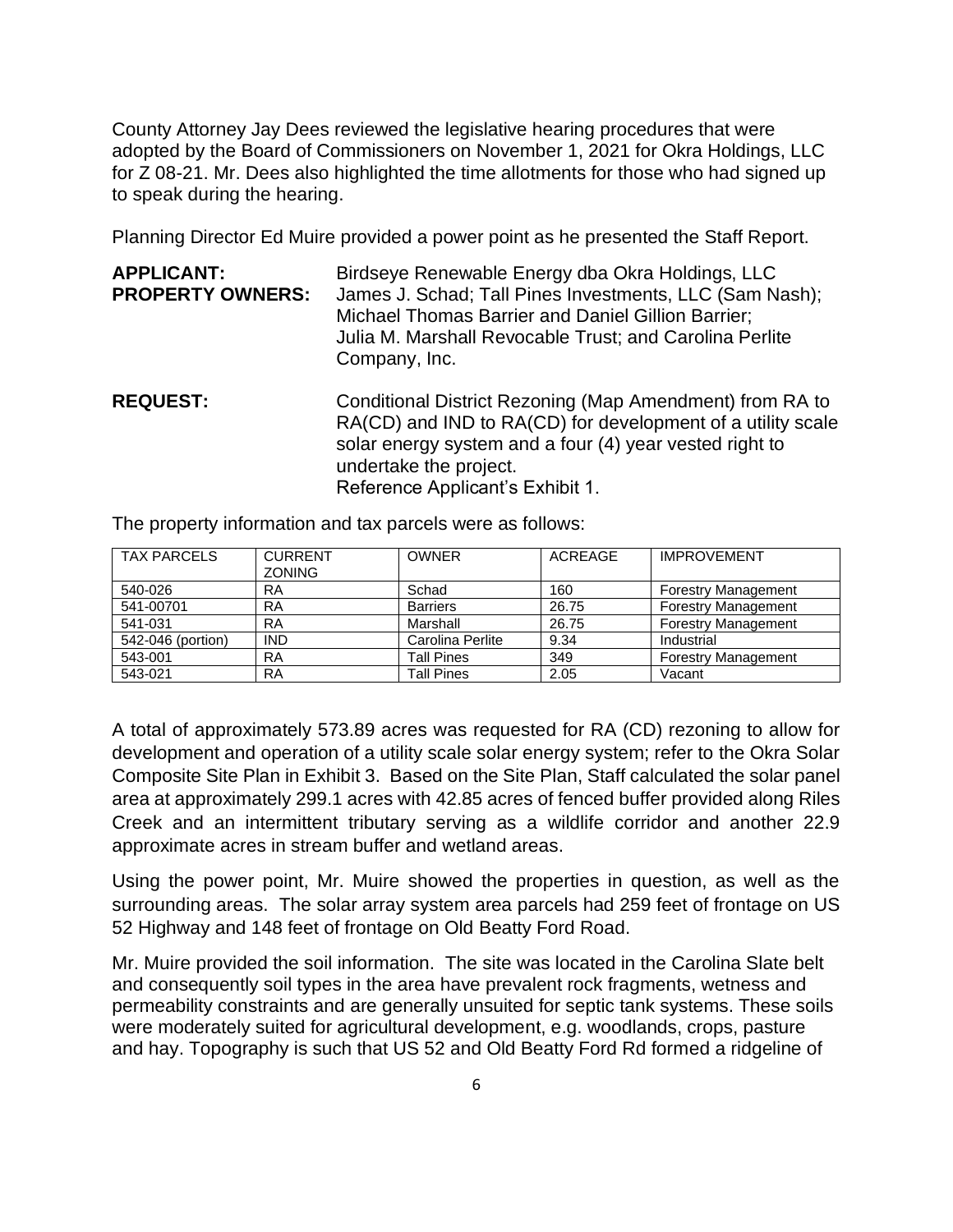sorts for the site and surface drainage was toward Riles Creek and its tributaries, but there was no designated or regulated special flood hazard areas (i.e. floodplain) associated with these streams. Mr. Muire showed a map that depicted soil type, stream locations, watershed boundary and generalized soil characteristics. The soils were not considered prime agricultural soils as per Attachment 1 of the Staff Report. The information related to the soils was obtained from the Soil Survey of the County completed in 1993.

Mr. Muire highlighted the watershed details, erosion control, and biodiversity plan (Exhibit 15) for the proposed site.

Continuing with the power point, Mr. Muire provided a zoning analysis.

According to the staff report, the site's system area is located in Area One of the East Rowan Land Use Plan (LUP) and within the US 52 Corridor. Alternate substation location #3 (behind Carolina Perlite) brings the application into Area Three, as well, but given its location within the US 52 Corridor, the corridor recommendations are deemed applicable.

Area One contained the lands south of Bringle Ferry Road; east of Union Church and Barger Roads and paralleled the northeast side of US 52. The Plan recognized Area One as the least developed of the three (3) planning areas and was characterized by agricultural uses and low density residential.

Mr. Muire said the Zoning Ordinance was amended to consider utility scale solar facilities as a Conditional District (CD) in the Rural Agricultural (RA) and Commercial, Business, Industrial (CBI) districts. Conditional zoning is intended for proposals that may not be suitable for a general rezoning, but either by voluntary limitations or subject to required development standards that address anticipated impacts upon neighboring properties and the surrounding community, the use(s) may be appropriate. Furthermore, the CD process can allow for additional (not a reduction) standards to address compatibility as a condition of approval if agreed to in writing by the applicant and the County.

The ordinance discourages use of the CD process to acquire "early zoning for tentative uses which may not be undertaken for a long period of time". Although not defined by the ordinance, long time likely refers to more than 2 years from the time of approval as this is the vested period for initiating the project unless a longer duration is granted by the Commission. In this case, the applicant has requested its application be considered for granting of a four (4) year vested right. Per Section 21-11(c)5(a), the Commission may authorize up to a five (5) year vesting, "if warranted by the size and phasing of development, the level of investment, the

need for the development, economic cycles, and market conditions, or other considerations as determined by the Board in accordance with this subsection." Refer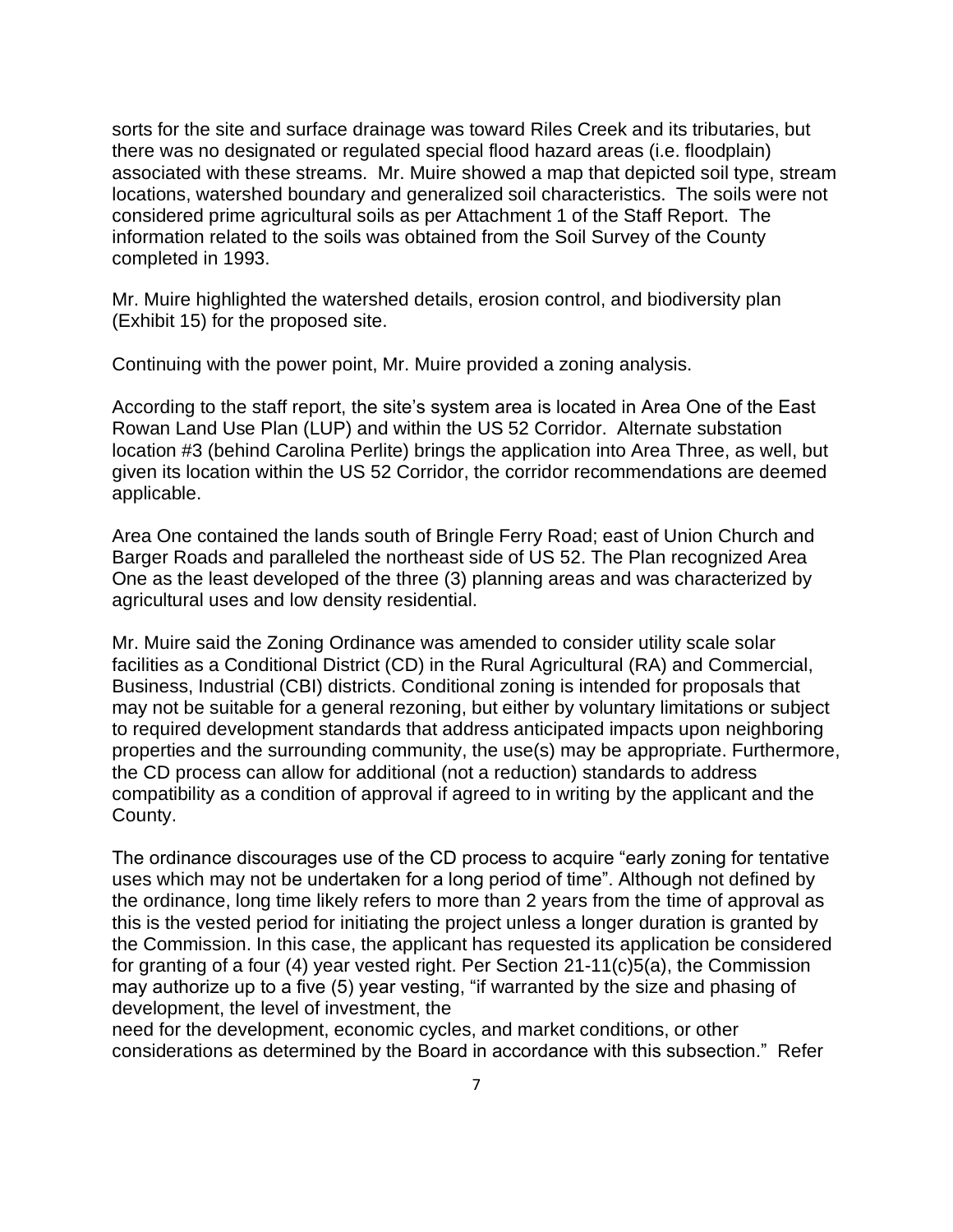to last paragraph on page 4 of applicant's Exhibit 2 for its rationale for requesting a four (4) year vested right.

Mr. Muire reviewed the compatibility of uses.

NCDOT has issued a commercial driveway permit (Exhibit 5) for access onto US 52 and Old Beatty Ford Rd as depicted on the site plan. Aside from the staging and construction phase of the project, traffic generated by the site should be minimal. Average Annual Daily Traffic (AADT) information from NCDOT indicates US 52 has 7300 vehicles per day (2018 data) north of the site near its intersection with High Rock Rd and 6800 vehicles per day (2019 data) at a location south on US 52 in Stanly County. 2018 data for the segment Old Beatty Ford Rd beginning at Old US 80 is 1900 AADT and a location near Stokes Ferry Rd is 650 AADT.

US 52 Highway is identified as a boulevard in the Cabarrus-Rowan MPO's Comprehensive Transportation Plan (CTP) with a design capacity of 14,600 AADT. Although 50% under capacity, the CTP recommends improvements for US 52 that increase the current two (2) lane, sixty (60) foot right-of-way to a four (4) lane road and median in a one hundred ten (110) feet right-of-way. Funding shortfalls have continually delayed construction of this project, but right-of-way purchase has been tentatively scheduled for 2028.

The 4.1-mile segment of Old Beatty Ford Road from US 52 to Stokes Ferry Rd is identified as a minor thoroughfare with a sixty (60) foot right-of-way and design capacity of 13,100 AADT. No future changes are proposed for this road segment in the CTP.

The facility is proposing an interconnect with Duke Energy's transmission lines and has provided documentation that Duke is aware of their intent. As indicated by its site plan, a second point of interconnect may change between alternate substation #2 (on site) and alternate substation location #3 behind Carolina Perlite. The facility should require no provision of water or septic, unless the proposed modular storage trailer is either required by code or desire of the applicant.

Mr. Muire discussed the Specific Conditional District Standards per Section 21-64(a) of the Zoning Ordinance. The Site Plan depicts the system area at the required one hundred (100) foot setback from road rights-of-way and adjoining property lines. Likewise, all other proposed structures that are not solar collectors are located at least three hundred (300) feet from any residence, church or school on adjoining properties.

The site is not located within the conical or horizontal surfaces of the Mid Carolina Regional Airport, but is located just over one thousand (1,000) feet from the runway at Gold Hill Air Park. However, the zoning ordinance has no separation standards between utility scale solar systems and private airfields.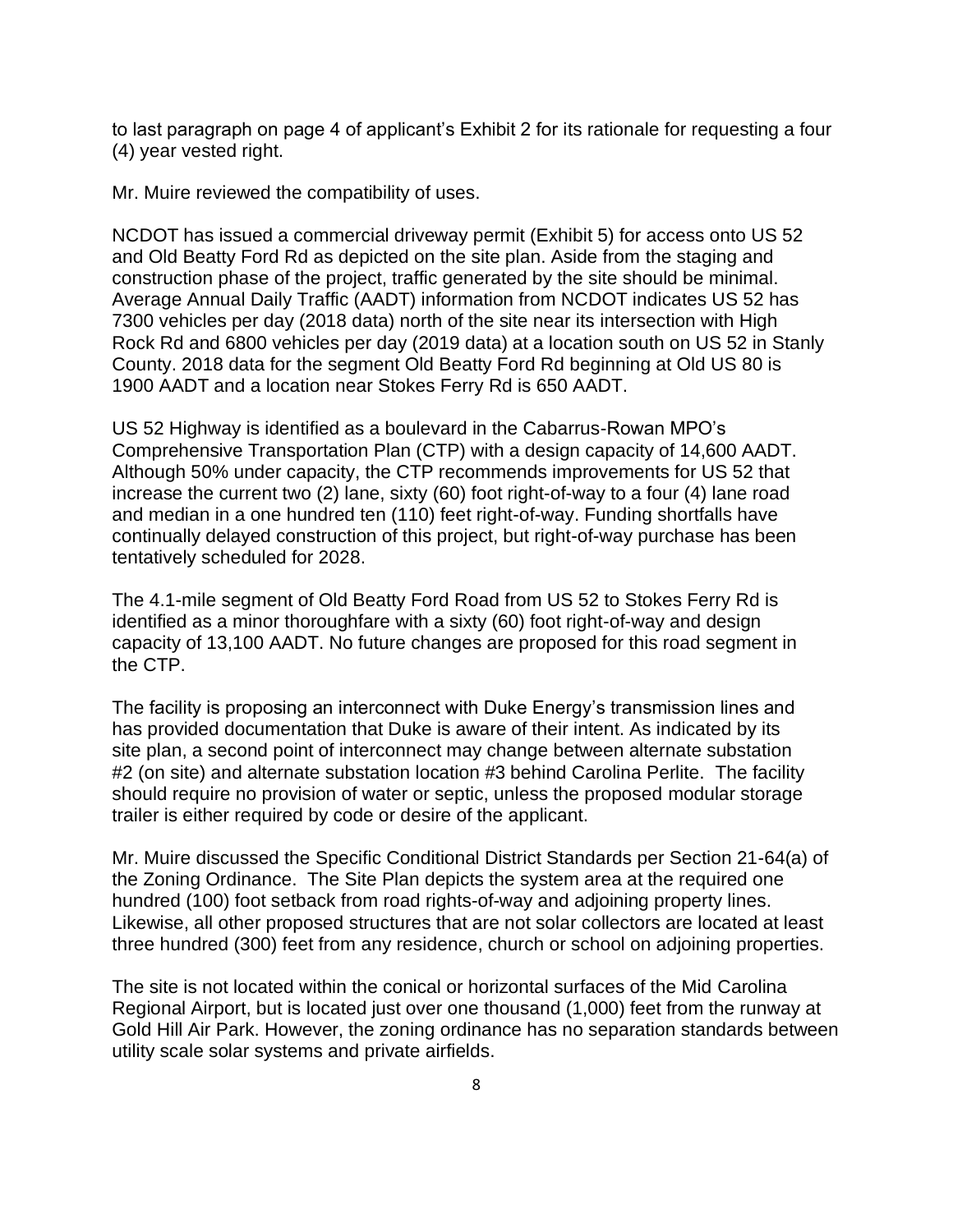Although this specific standard for Mid Carolina is associated with glare impacts, the applicant has provided a glare analysis (Exhibit 8) not only for the Gold Hill Air Park, but also accounts for the Stanly County Airport. The general finding from the applicant's report suggest its facility will not create glare impacts for pilots landing and leaving these runways.

The applicant has proposed using the Alternative Buffers or Screening and Existing Vegetation provisions authorized per 21-64(2)3(ii). Along the southern and eastern site boundary, where residential uses are located, the screening will consist of an eighty (80) foot buffer; fifty (50) feet of which will be undisturbed existing vegetation and thirty (30) feet of managed regrowth; refer to Exhibit 14. Fencing of the system area will consist of wildlife permeable fencing, aka "Deer Buster" as recommended by NC Wildlife Resources Commission. Refer to Applicant's Exhibit 10. Along the northern site boundary, screening will consist of eighty (80) feet of existing vegetation and along the western site boundary adjoining the Statesville Brick property no screening will be provided, just the one hundred (100) foot system area setback will be observed with fencing in place.

Mr. Muire showed a brief drone video of the site. Assistant Planning Director Shane Stewart provided the Board with a handout that was a site map of the drone footage being shown.

Commissioner Caskey pointed out the location of another solar farm that was visible in the drone footage.

Continuing with the staff report, Mr. Muire discussed the LUP recommendations. It was noted in the recommendations that:

- Areas currently served or having the potential to be served by water or sewer infrastructure are not preferred locations. The site is not currently served by municipal water or sewer infrastructure but the North Stanly-Pfeiffer Water District (Water District) does provide limited service in Rowan County. The Water District currently serves the Gold Hill Airpark (south of the site) and some industrial users on the west side of US 52. According to Water District staff, the system does have capacity to serve other Rowan users, but currently there are no plans to extend service. Stanly County Utilities Department indicated sewer service is located and terminates in an area behind Pfeiffer University but there are no plans for extension. In the event water service is extended to this site, the benefit is negated as the soils are poorly suited for septic systems, i.e. water without sewer is not seen as an advantage for the majority of potential developments for the site.
- Existing Industrial (IND) and Economic Development (ED) zoning districts, or sites/properties listed with the Rowan County Economic Development Commission (EDC), are not preferred locations. With exception of a portion of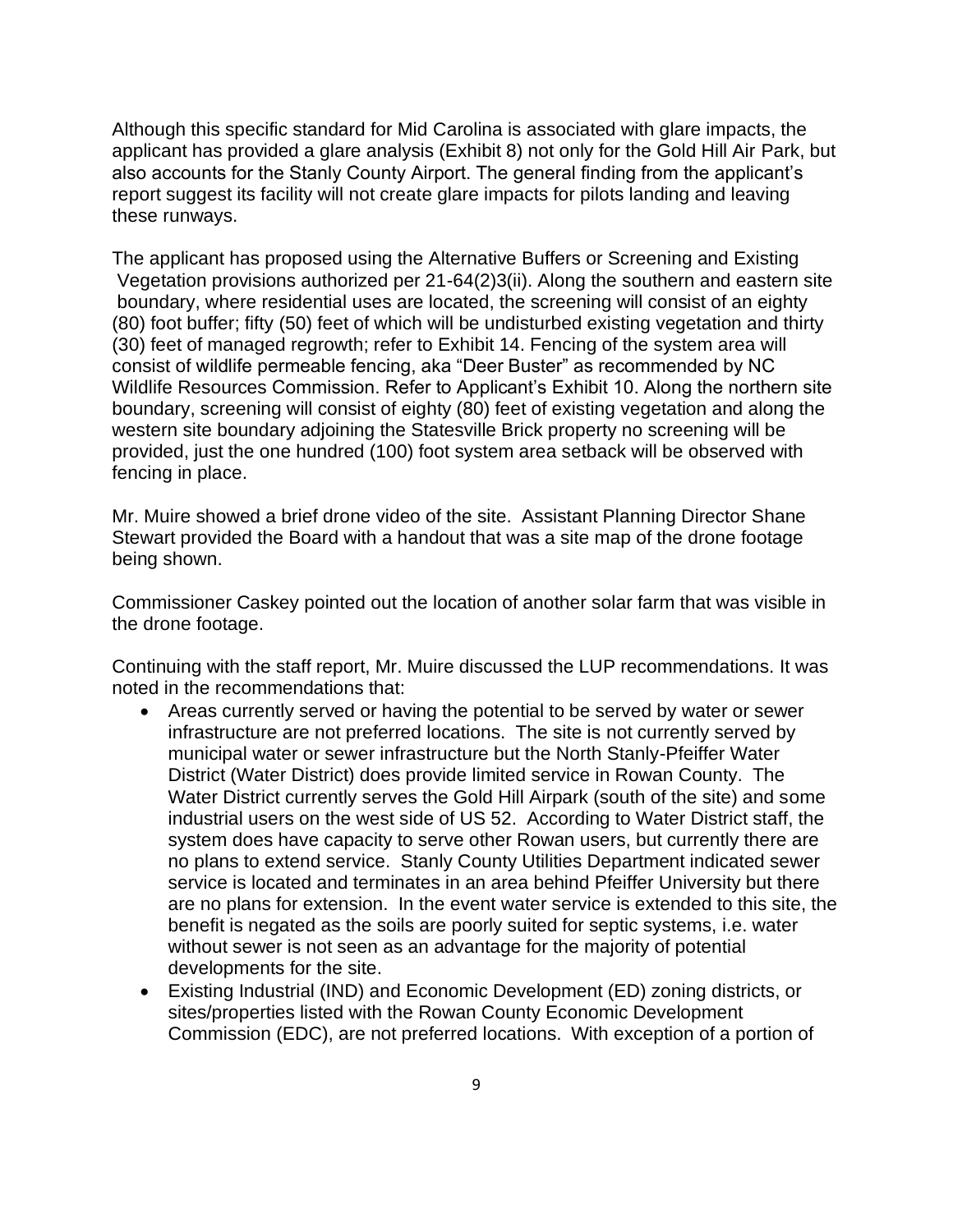the Carolina Perlite property, none of these tracts are located in an IND or ED district, nor listed with the EDC for economic development.

- Encouraged in areas with low to moderate residential population densities in combination with buffers and screening. Census information for 2000 and 2010 found on pages 9 and 10 of the East LUP suggest population densities proximate to the site are in the middle to lower density categories of those in the planning area.
- Locations or areas of a site with topography such that screening/visual separation cannot be achieved from adjoining properties or roadways within a 3 year timeframe should be avoided. As noted herein, the site and its interior tend to sit lower than the adjoining ridgeline formed by US 52 and Old Beatty Ford Road. The applicant's proposed use of existing vegetation and treeline within its buffer areas, claims to achieve this standard in locations depicted on the site plan. Page 1 of the alternative Buffer Compliance packet (Exhibit 14) depicts the buffer transect which is supplemented with actual site photos of existing vegetation at areas identified on page 2 of Exhibit 14. As an alternative to existing vegetation and managed regrowth areas, the applicant has proposed installation of Type B screening along Benton tract consisting of a mixture of evergreen and deciduous species between four (4) and six (6) feet tall at time of planting. The applicant also proposed to modify the site access from US 52 such that the system area would not be visible.
- Site that will occupy prime soils or displace active farming operations are not preferred, but if approved should incorporate native plants or grasses as groundcover and include pollinator friendly vegetation. As noted, the soils at this site are not considered "prime", but 98% of the site acreage is currently in the agricultural deferral program for timber production and eventual harvesting. Management plans for pine forests attempt to have a rotation of timber stock sizes with intermediate thinning at 15-20 years and final harvest at 40 years and then replanting.
- Panel locations within the Special Flood Hazard Areas (SFHA) or placement of fill within these areas of a site is discouraged. No SFHA are associated with this site and proposed panel locations are depicted outside stream buffer areas.
- Subject to potential utility extensions, sites having identified poor soils or building / septic constraints are generally encouraged for selection. Refer to first bullet within this section of the Staff Report.
- Sites within the viewshed of a public park, National Register listed historic property or Rowan County landmark are not preferred. Applicant's Exhibit 9 contains an opinion from the North Carolina State Historic Preservation Office (SHPO) that indicates no historic resources would be affected by the site. Likewise, Staff is not aware of a park within the viewshed of the site or a County identified landmark that would be impacted.
- Utility scale solar energy systems locating within one (1) mile of another utility scale solar energy system is discouraged. The closest operating utility scale system located in Rowan County is over two (2) miles northwest of the site on St.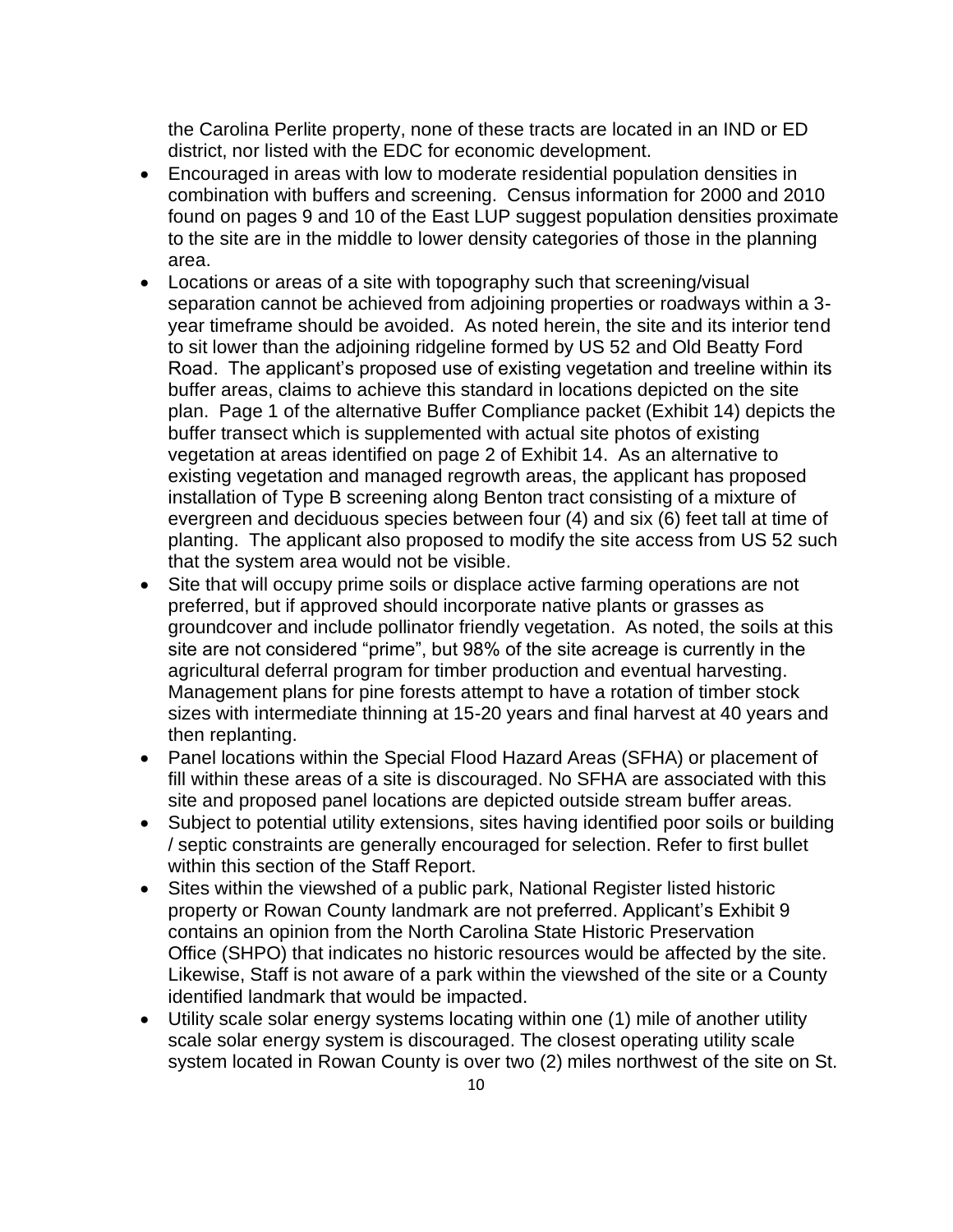Peters Church Road. A five hundred (500) acre solar facility located in Stanly County and bordering both Cabarrus and Rowan Counties was approved in 2018 and according to their Staff construction of the facility is imminent. Although this facility appears to be within the one-mile threshold, the County's adoption of its zoning ordinance and land use plans apply to lands in Rowan County not located within a zoning jurisdiction of a municipality. While not stated, the assumption would be the same "municipal exclusion" would also apply to adjacent counties.

- A maximum system acreage of 50 acres is preferred, but may be increased based on the site's ability to meet all other recommendations contained herein. This site is more than ten (10) times the recommended acreage and the Planning Board will need to determine whether it satisfies all other ordinance recommendations.
- Site locations along the East NC 152 and US 52 highway corridors are not preferred. Approximately thirty-one (31) acres on the east side of US 52 and 9.34 acres on the west side of US 52 are located within the US 52 Highway corridor, which is seven (7) percent of the total CD request.

Mr. Muire highlighted the staff recommendations as follows:

1. Increase riparian buffer to one hundred (100) feet from all perennial streams located in the Tuckertown Watershed (WS-IV) area and fifty (50) feet for streams outside the WS-IV area.

2. Provide consistent setback of fifty (50) feet around identified wetland areas.

3. Prior to commencing grading activity or construction, have an on-site survey conducted by a biologist for any federal or state-listed animal, plant or aquatic species to ensure there are no impacts to rare, threatened or endangered species. Provide copies of this study to Staff and applicable state and federal agencies for review and comment.

4. Re-seed all disturbed areas within the system area with pollinator friendly seed mixtures.

5. Compliance with disconnect length and associated recommendations contained in the NC Stormwater Design Manual for Solar Facilities to be deemed pervious.

Mr. Muire discussed the Board's deliberation process.

Commissioner Caskey questioned the size of the largest solar facility approved in Rowan County thus far, prior to adoption of the new zoning text regarding solar farms. Mr. Stewart responded the larges was 110 acres.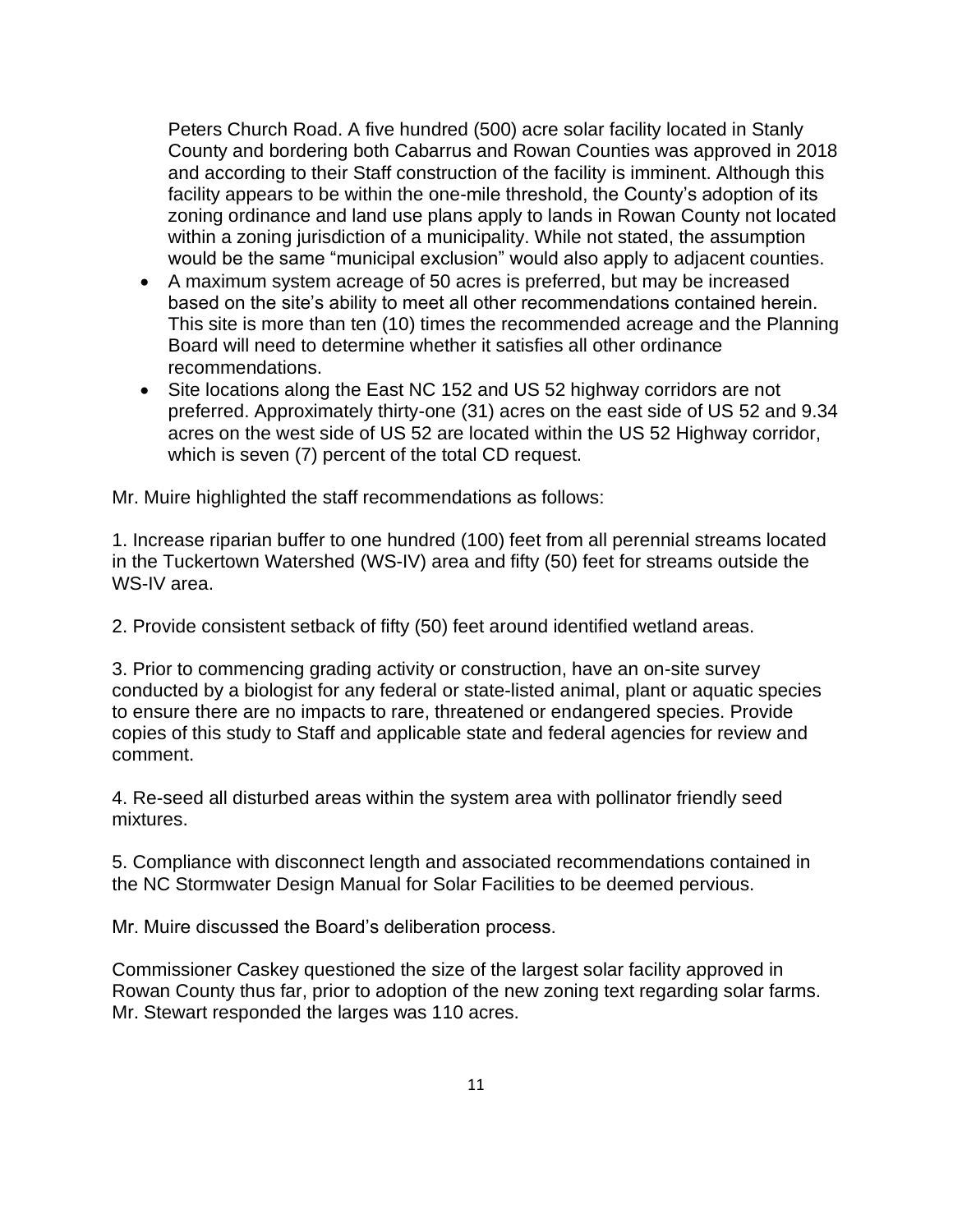Commissioner Caskey referred to comments that nothing would grow on the proposed property but he pointed out that trees were growing there. Commissioner Greene added that the types of growth depended on the land and water drainage.

Brian Bednar, Chief Executive Officer of Birdseye Renewable Energy (Birdseye) provided the history as to how the proposed site had been selected. Mr. Bednar said he was proud of the efforts that had been taken to improve the approach and plan for the project.

Landon Abernethy, Director of Development for Birdseye, provided a power point as he discussed the application and how large scale solar could fit into the County. Mr. Abernethy said Birdseye had easily complied with the new ordinance requirements for the proposed project.

Using the power point, Mr. Abernethy reviewed an overlay of the County's transmission infrastructure. Mr. Bednar said Birdseye wanted to make sure project was developed and screened appropriately as a benign use through screening and smart design.

Mr. Abernethy briefly highlighted where guidelines had been exceeded to account for public and county concerns. Mr. Abernethy said Birdseye had met with two (2) different individuals in an effort to address the safety concerns that had been brought to the Company's attention by the Gold Hill Air Park (Air Park) and the Volunteer Fire Department (VFD). Mr. Abernethy continued by saying there was an affidavit in the agenda packet from Patrick Lofvenholm, an independent flight instructor, who would address the Board and who had determined the concerns for the Air Park did not have merit from a flight instructor's point of view. Mr. Abernethy said an engineer, Chris Sandifer, was also present to address environmental concerns. With respect to fire and rescue response, Mr. Abernethy reported Birdseye had worked with North Carolina State University and the Rowan County Fire Marshal and Gold Hill VFD to provide inperson training for all first responders with information as to how to respond effectively to an emergency at the proposed site, both inside and outside of the fence line.

Using the power point, Mr. Abernethy showed the proposed site and proposed vegetative buffer along US Hwy 52. Mr. Abernethy also discussed the location of the substation.

Mr. Abernethy reviewed the Biodiversity Plan and discussed the goals for the stewardship of the wetland and maintenance of existing native buffers. According to Mr. Abernethy less than 300 acres would actually be under solar with the remaining acres in vegetative preservation.

Lastly, Mr. Abernethy highlighted the tax benefits to the County over the 40-year life of the proposed project.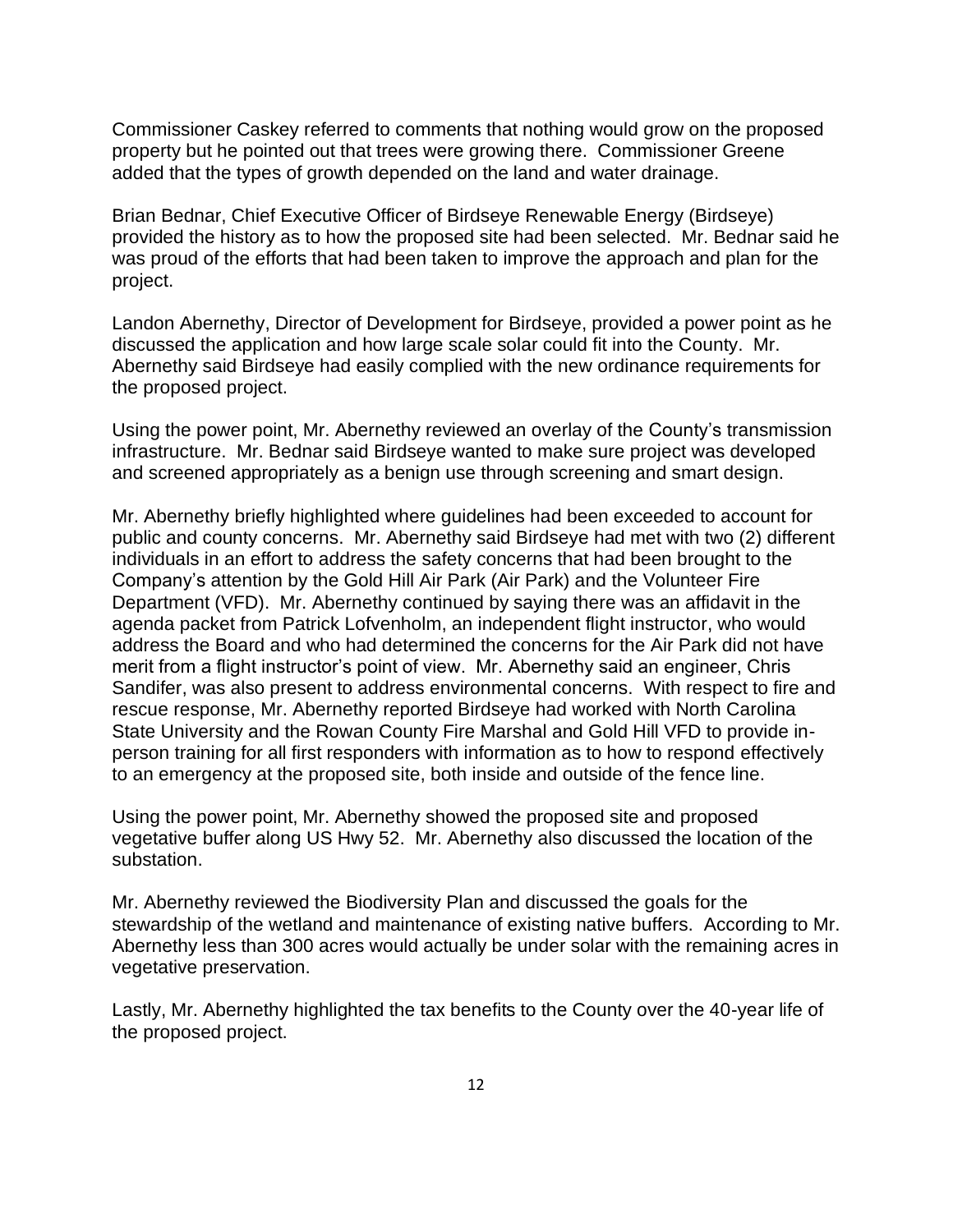Patrick Lofvenholm of 149 Yager Road in Mooresville, North Carolina, said he had been a pilot and flight instructor for sixteen (16) years and he also operated a flight school. Mr. Lofvenholm said he had been asked to give a pilot's perspective regarding the concerns of those from the Gold Hill Air Park. Mr. Lofvenholm used a power point as he discussed the safety arguments for the rezoning proposal.

Chris Sannifer, of 3118 Marine Road in Spring Hope, North Carolina, said he was a registered Professional Engineer in North Carolina. Mr. Sannifer said he also served on Nash County's Planning Board. Mr. Sannifer reported the materials used for the solar panels were valuable but non-toxic and could be placed in a landfill, if required. Mr. Sannifer talked about the decommissioning plan and stated there had been no environmental studies to show any detriment to the environment.

Sam Nash came forward to address the Board. Mr. Nash said he had been a resident of Rowan County all his life. Mr. Nash said his family had roots in the County since the 1800's and they had always tried to be good stewards of the land and reasonable neighbors. Mr. Nash said his property did not perk and the family had always been challenged with what could be done with the property. Mr. Nash said growing trees for harvesting and leasing the land for hunting had helped to pay the taxes. Mr. Nash continued by saying approximately three (3) years ago the family had been presented with a proposal for a large solar project, which would allow the family to keep the property for generations. Mr. Nash felt property owners had the right to derive income from their property and he encouraged the Board to support the request.

Commissioner Klusman asked Mr. Nash what he had been able to grow on the property besides pine trees. Mr. Nash said Loblolly pines were the only thing he had been able to grow. Commissioner Klusman said she had been out to the property and she asked if Mr. Nash would be able to graze cattle there. Mr. Nash said the land did not absorb water and he would have to dig a lot of wells to grow healthy grass for the cattle.

John Ritchie of 310 Aviation Lane, Gold Hill, North Carolina, came forward as spokesperson for concerned Gold Hill citizens opposed to the large-scale solar project. Using a power point, Mr. Ritchie showed the proposed site and noted another 700-acre Misenheimer solar project that was slated to begin construction soon.

Mr. Ritchie said the Birdseye project was unusually hazardous to place next door to an airport due to the safety hazards it would cause for the Air Park.

Mr. Ritchie said the project would dominate the Gold Hill community and he pointed out the Rowan Solar Energy Systems Land Use Plan Recommendations included the following language, "to ensure utility scale systems are not a dominant land use". Using the power point, Mr. Ritchie pointed out the project was as large as the City of Salisbury.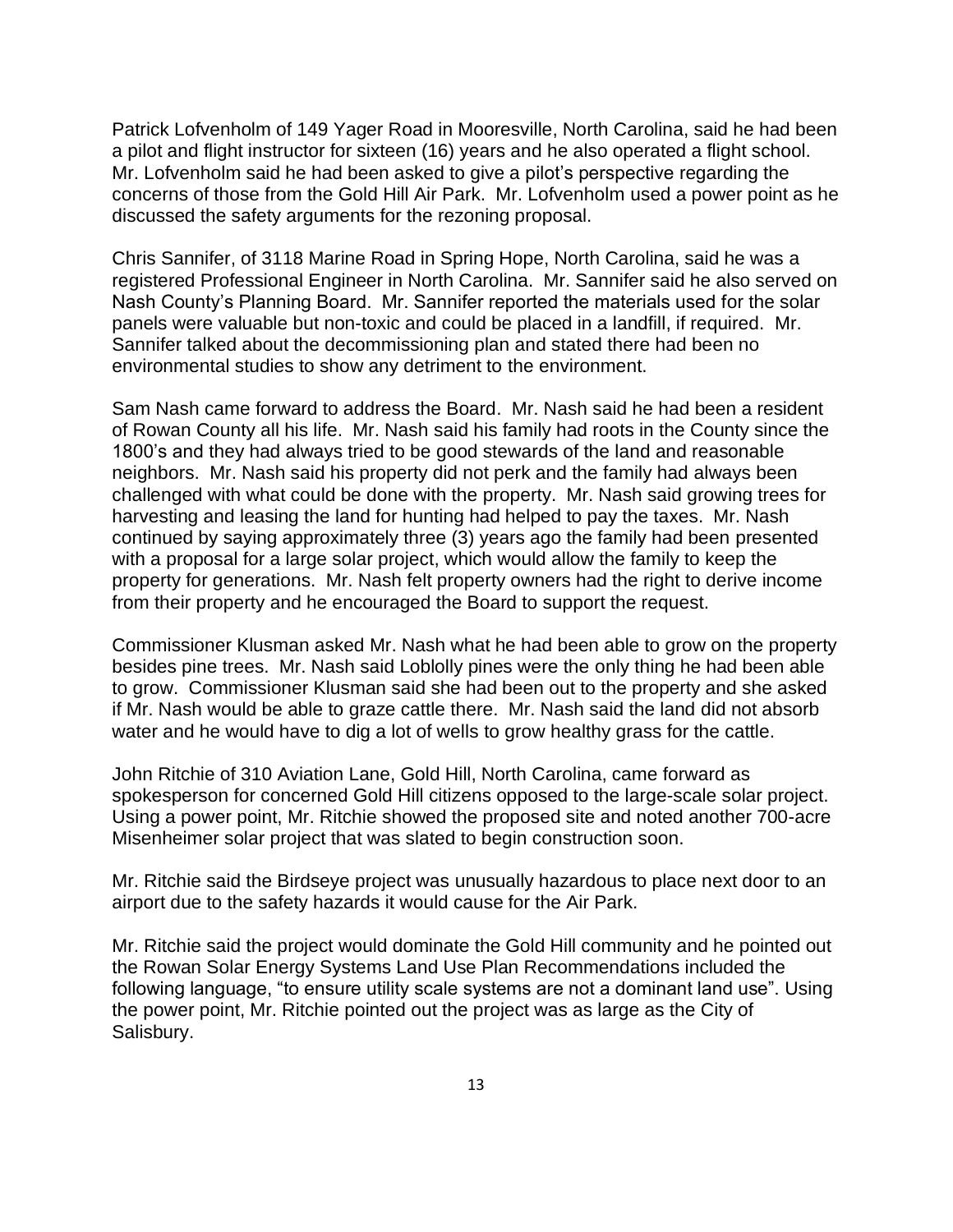Mr. Ritchie continued by sharing the Land Use Recommendations via the power point. Mr. Ritchie said the project should not be allowed because of its inability to meet all of the recommendations as written.

Mr. Ritchie shared the possible aviation safety hazards the proposed project would create. Mr. Ritchie referred to the Mid Carolina Regional Airport and notes its specific safety exclusion from solar development. Mr. Ritchie questioned why the Gold Hill Air Park should not have the same protections.

Mr. Ritchie discussed the tax revenue comparison over the next 40 years and stated the Air Park would generate approximately \$5-\$8 million in tax revenue at modest growth rates. However; during the September 27, 2021 the Planning Board meeting minutes indicated the proposed project would only generate \$2.5 million. Mr. Ritchie said if the project caused the Air Park's demise, Rowan could suffer a net loss of \$2.5-\$5.5 million in tax revenue going forward.

Continuing with the power point, Mr. Ritchie discussed Gold Hill tourism, adverse wildlife effects of adjacent twin mega-systems, and neighborhood sustainability.

In conclusion, Mr. Ritchie said the proposed re-zoning application for a utility-scale industrial solar project in Gold Hill should be denied for a multitude of reasons, including:

- Fails to comply with at least five (5) of Rowan County's Solar Energy System Land Use Recommendations
- May create multiple aviation safety hazards for Gold Hill Airpark/Airport, including for emergency Life Flight/first responder operations
- May cause a tax revenue loss of \$2.5 to \$5.5 million dollars for Rowan County
- May have a negative impact on decades long creation of Historic Gold Hill Village and associated Gold Hill tourism
- May create vehicle collision hazards due to deer funneling between solar mega sites
- May cause self-supporting Gold Hill Airpark to be unsustainable, disabling essential services required for existing homes such as wastewater treatment and road maintenance

The next speaker was Ken Wiseman of 300 Aviation Lane, Gold Hill. Mr. Wiseman said he was a 45-year professional pilot and currently serving as the chief pilot for a Fortune 100 company in Charlotte, North Carolina. Mr. Wisemen said he held aviation's top credentials.

Mr. Wisemen praised the Board for its wisdom to develop and approve "an incredible ordinance" to protect the Mid-Carolina Regional Airport. Mr. Wisemen said the Board had determined that airports and solar projects do not co-exist in that the Board had restricted industrial solar from being too close to the County's Airport. Mr. Wisemen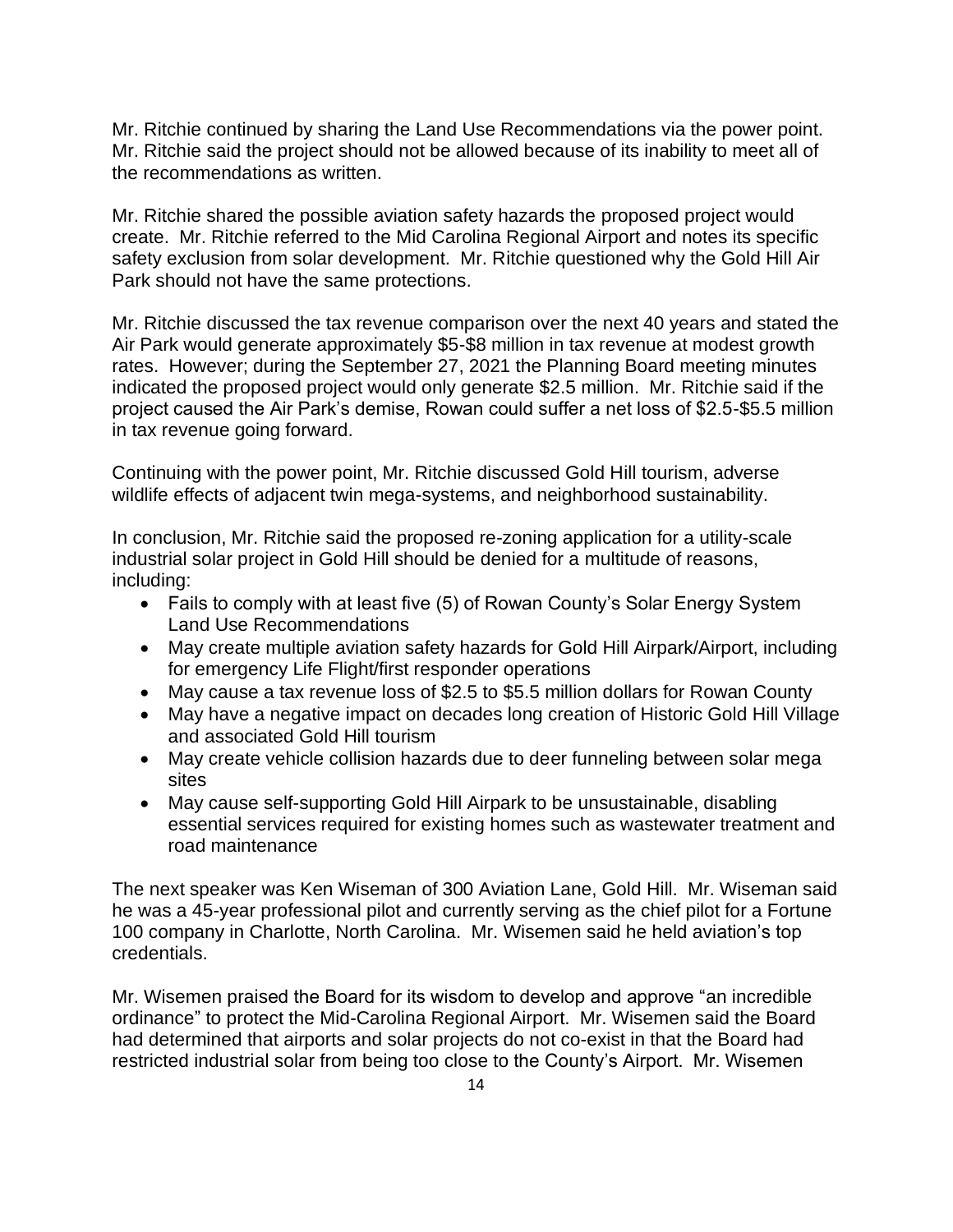pointed that that while Gold Hill might not be an FAA Airport, its users were FAA certified pilots who flew FAA certified planes in FAA airspace with charts and rules provided by the FAA. Mr. Wisemen said the difference between the two (2) airports was the Gold Hill Air Park did not require tax resources to pay for itself. Mr. Wisemen said life flights, law enforcement, the military and EMS can also use the Air Park.

Mr. Wisemen continued by discussing the safe zone the ordinance provided around the County's Airport. Mr. Wisemen did suggest to change the ordinance wording from, "not create bird strike (change to wildlife strike) hazards."

Using the power point, Mr. Wisemen discussed the safety buffer around the Air Park and how the overwhelming size of the proposed project would dominate the Gold Hill community.

Dr. Lance Riley, PhD of Aquatic Sciences and Environmental Engineering, 11311 Kluttz Road, Gold Hill, described himself as a leading source at the meeting on science and debate. Dr. Riley referred to earlier comments that had been made about the proposed site not growing anything but trees and the land being worthless. Dr. Riley asked who knew that 300 acres had previously dedicated as North Carolina Natural Heritage site until the land was timbered and completely decimated. Dr. Riley noted the land was still listed in 2021 as a Natural Heritage site and the jewel of Rowan County. Dr. Riley mentioned reptiles, amphibians, flowers, etc. that were endangered and protected that were found in the area. Dr. Riley said the request was not the environmentally right thing to do.

Cindy Wisemen of 300 Aviation Lane, Gold Hill said she would soon be retiring from a 39-year career in anesthesia in California. Ms. Wisemen said she and her husband were the newest members to the Air Park community and they had bought their home intentionally seeking a rural country setting. Ms. Wisemen said she would have never considered buying a home next to the proposed project. Ms. Wisemen shared that two (2) inquiries into the community had walked away when they learned of the threat of the solar project. Ms. Wisemen asked the Board to vote no on the request.

Darius Hedrick of 825 St. Stephens Church Road, Gold Hill, reported that 35 years ago the restoration efforts of Gold Hill had begun. Mr. Hedrick said he had served on the Rowan County Historic Properties Commission and that Rowan County was blessed with lots of historic sites and beautiful ground. Mr. Hedrick said as he traveled across the County, he found none of the sites to be more important than what was taking place in the restoration of Gold Hill. Mr. Hedrick asked the Board to vote no to the solar project.

Dr. John Featherstone of 361 Rowan Cabarrus Road in Gold Hill said he was born in Gold Hill and was a graduate of North Carolina State University with a Veterinarian degree. Dr. Featherstone provided a power point as he shared how his family had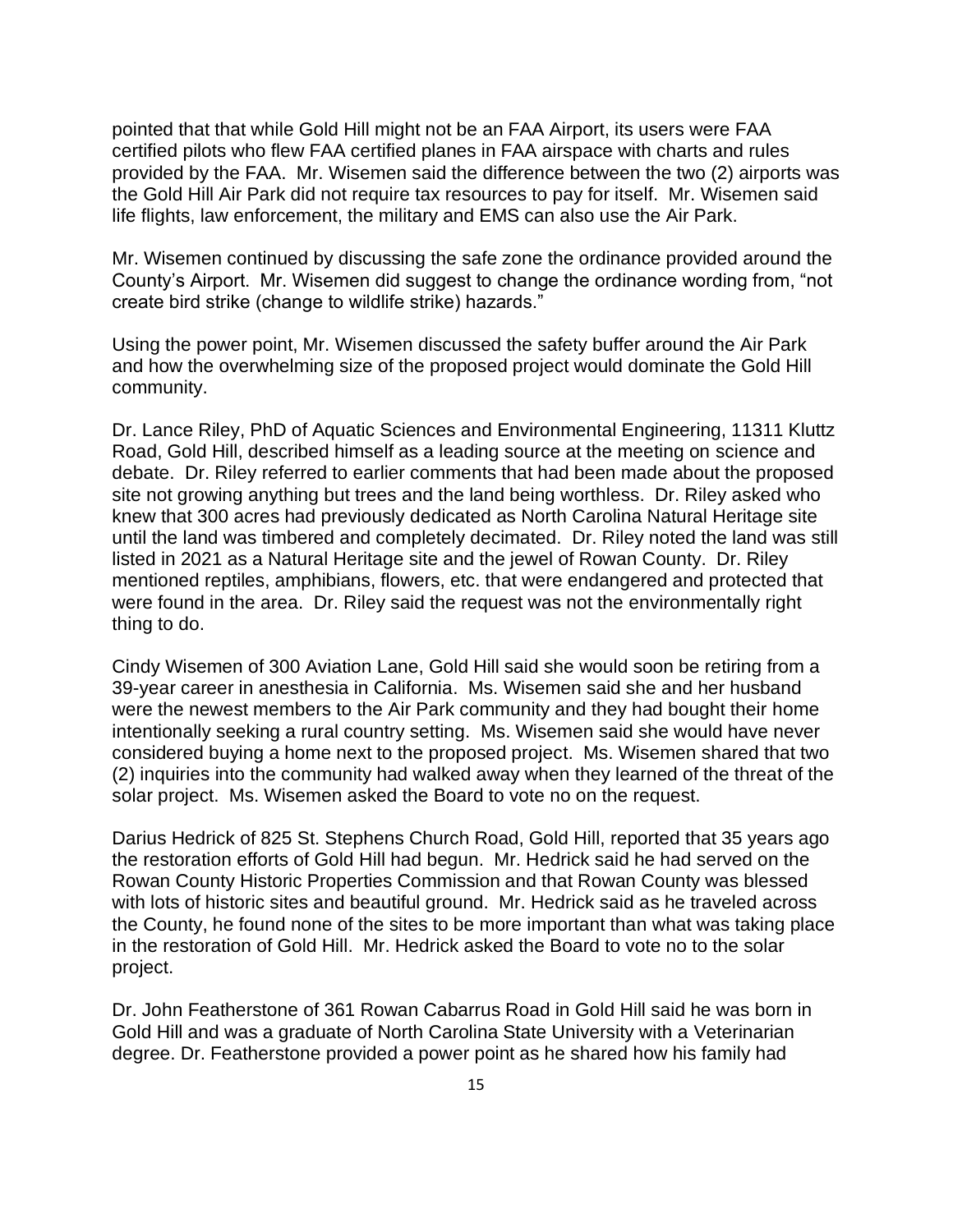hunted, farmed and fished the land for years. Dr. Featherstone talked about how deeply his family would be directly impacted by the proposed solar project and the Stanly County solar project.

Pete Hoffman, a local attorney, said he was present to give advice about how the law worked in this matter. Mr. Hoffman said the other speakers had given reasons about why they did not want the project to be approved. Mr. Hoffman offered advice on how to deny the request in a manner that would survive court system.

Chairman Edds called for a recess at 9:00 p.m.

Chairman Edds reconvened the meeting at 9:05 p.m.

Connie Byrne, a Rowan County resident from the southern portion of the County, shared what she had learned and observed from those in support of, as well as opposed to the proposed solar project.

County Attorney Jay Dees informed the Board there was a caller online that wished to speak on the matter. Mr. Dees felt the Board should receive the comments.

The caller, Lucy Yelton, said she had grown up in Gold Hill and she expressed concern with the environmental impacts of the solar farm. In closing, Ms. Yelton asked the Board to disapprove the solar project.

Mr. Dees said the applicant would now have their allotted time for rebuttal.

Mr. Abernethy first addressed Ms. Yelton's environmental concerns and said there were no turbines proposed or cooling water at the site. With regards to Ms. Yelton's concerns with infiltration into groundwater, Mr. Abernethy said there were MSDS sheets that came with the modules and there were no toxic chemicals that prevented the modules from being disposed of in the landfill.

Julia Marshall of 8628 Middleton Pt. Lane, Edisto Is., South Carolina, shared that her family's land had been in the family since her grandfather had purchased it back between1940-1950. Ms. Marshall said the property had limited agricultural uses for harvesting timber and hunting leases. Ms. Marshal noted the residential use was limited by the land's inability to perk.

Nick Chirico of Gold Hill said he and his sister were co-owners of Carolina Perlite Company. Mr. Chirico said they had been approached by Birdseye several years ago about the possibility of the solar field. Mr. Chirico said the project would have to interface with the power line that ran in the back of Carolina Perlite's property. Mr. Chirico said they were amenable to the project in order to be able to maximize the value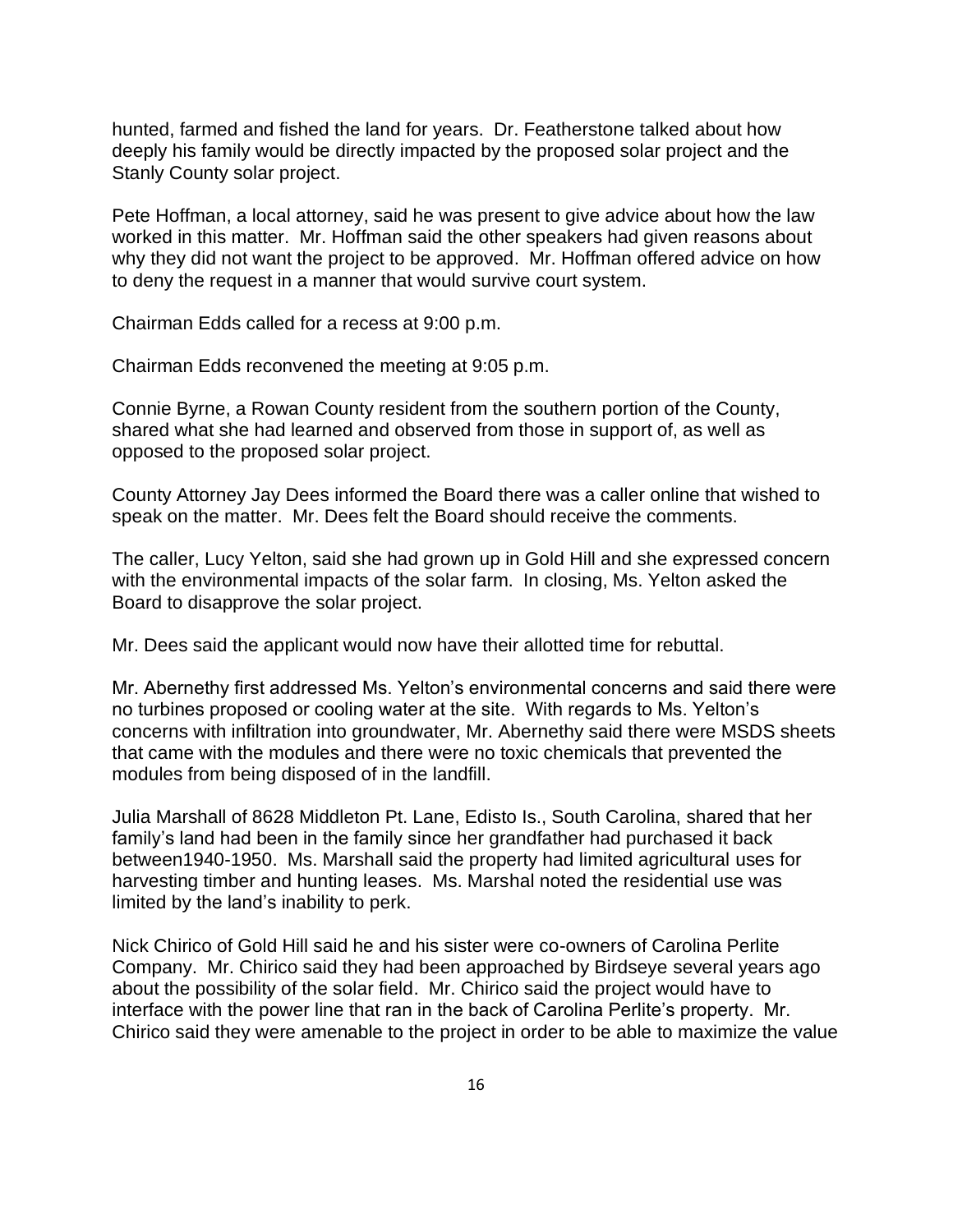of the land. Mr. Chirico did not feel the project would interrupt his Company's operations and he noted that the power has to come from somewhere.

Susanne Todd, an attorney from Charlotte for the applicant, stated the site plan met all the County's ordinance requirements. Ms. Todd referred to safety issues that had been mentioned - both aviation and otherwise - and she noted that Birdseye was offering to provide training to all VFD in the County. Ms. Todd said new land use recommendations were factored into the decision for the chosen site. Ms. Todd felt if Rowan County was going to add a large-scale solar farm, the proposed site was the place to put it. Ms. Todd said an airpark resident told her they had the right to fly their plane over the proposed site at any time, which she agreed was true. However; Ms. Todd questioned whether the airport residents had the right to tell the other property owners what to do with their land. Ms. Todd said the County had approved amendments to its Zoning Ordinance that were intended to minimize the impacts of solar projects and she continued by highlighting those changes and discussing how Birdseye had exceeded the ordinance requirements in its proposal. Ms. Todd shared her opinion on the one-mile separation difference between solar farms. Ms. Todd felt that property owner Sam Nash was not being treated equally if Rowan County considered what Stanly County was doing (another large-scale solar farm). Ms. Todd said part of the Airpark had access to water but the rest of the area did not. Ms. Todd said the land use recommendations were guidelines. Ms. Todd said the application was consistent and also reasonable. Ms. Todd asked how the project could be detrimental to the community if citizens could not hear, see or smell the project. Ms. Todd continued by mentioning the economic benefits and taxes to be received over the life of the project. Ms. Todd said Birdseye had requested the four (4) years vested right due to being dependent on the start of construction/Duke Energy. In closing, Ms. Todd said none of the property owners that were adjacent to the site had expressed opposition to the application and she sought the Board's approval of the request.

James Schad of 124 Todd Drive, Mt. Gilead, NC sought the Board's support for the request. Mr. Schad said he believed in property rights and that he would like to be able to use the property for its highest and best use. Mr. Schad said he had his property logged about three (3) years ago and that the property would never perk. Mr. Schad continued by discussing the uses allowed in the zoning district for the area in question.

In response to an inquiry from Commissioner Klusman, Mr. Schad said he could grow trees on the property but it had not brought in the revenue he had hoped for.

At this point, Mr. Dees said the Chairman could close the public hearing unless there were questions of those who had spoken.

Commissioner Caskey referred to the safety aspect and flyer in the agenda packet for proposed fire training. Mr. Abernethy said he had talked to the Gold Hill VFD Chief and the Chief had made it clear he had concerns about his firefighters knowing how to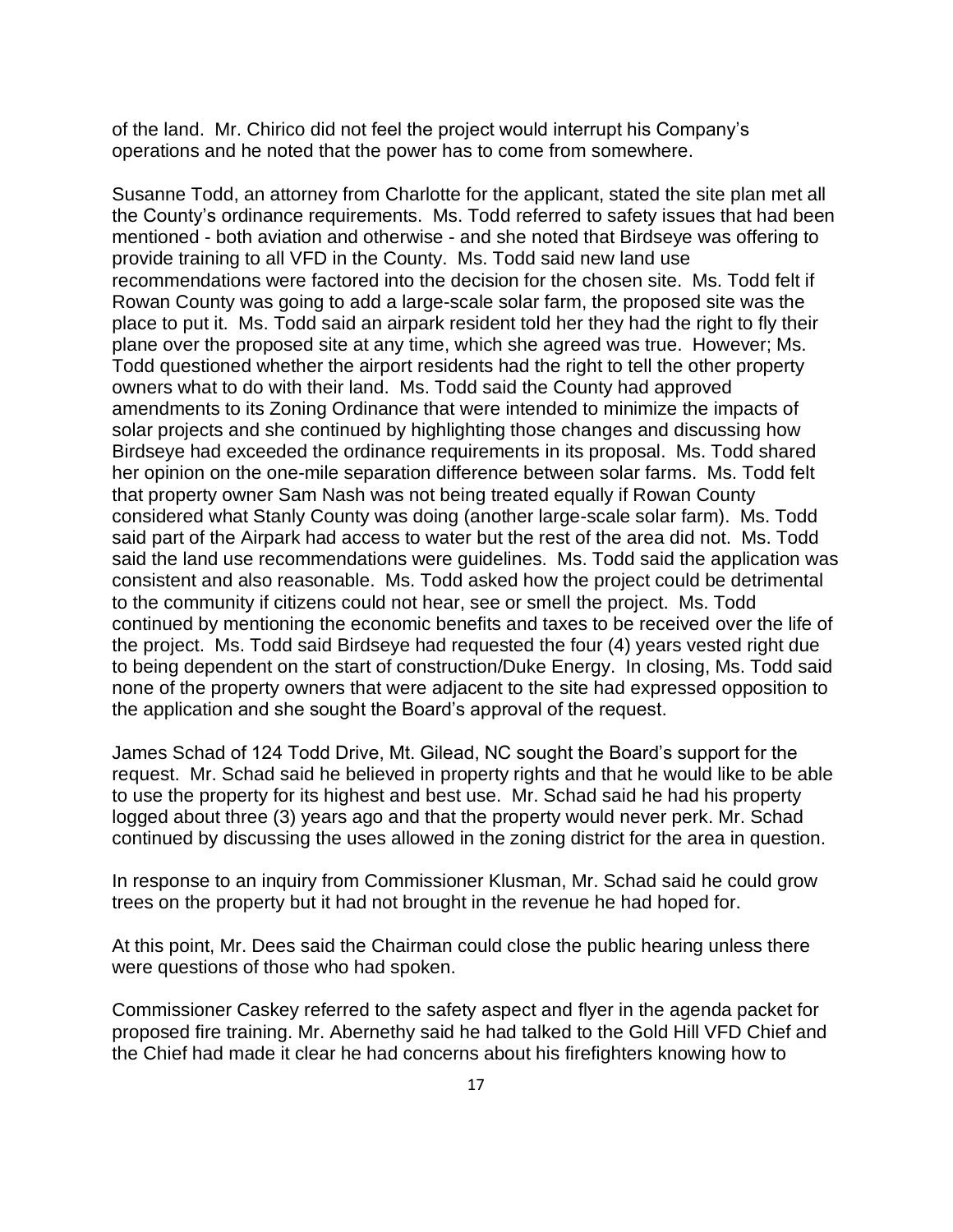respond at the solar site if there was an emergency. Mr. Abernethy said the Chief was under the impression there were no available curriculums. Mr. Abernethy said Birdseye had reached out to North Carolina State University and there were individualized training programs that had been developed. Mr. Abernethy said he had gotten back in touch with the Fire Marshal and VFD Chief to let them know that Birdseye was committed to provide in-person training for all first responders and anyone in the region that might respond to an emergency inside the solar farm fence line.

In response to Commissioner Caskey, Mr. Abernethy said there was an online training curriculum; however, Birdseye planned to hold in-person training on site. Mr. Abernethy said Birdseye reached out to the Fire Marshal about the training and she had suggested waiting until the decision on the project had been made by the Commissioners. According to Mr. Abernethy, Birdseye had never been asked to sponsor an emergency response training.

Commissioner Caskey raised questions regarding the tax value of the solar farm once it was built. Commissioner Caskey noted there was a state maximum tax rate the County could charge. Mr. Abernethy said the property would come out of the agricultural deferment program and then taxed at its valuation as a profit-making property. Mr. Abernethy said the business personal tax had an 80% tax abatement at the state level property tax and an accelerated appreciation schedule. Mr. Abernethy said the calculations were included in the information in the hearing binder.

Commissioner Caskey referred to an earlier public hearing held in the current meeting for Project Bishop. In comparison, the hearing was to consider an economic development tax incentive for an investment of approximately \$400 million and the creation of 1,000 new jobs. Commissioner Caskey asked what the investment would be by the solar company and Mr. Abernethy said the investment was on the border of \$90- \$95 million and the calculations were set by the State.

With no further public input, Chairman Edds closed the public hearing.

Commissioner Caskey said dealing with property rights was always tough. Commissioner Caskey said the Board had approved several solar farms since he had been on the Board; however, none had been of this magnitude. Commissioner Caskey said he was glad the County had updated the ordinance regarding solar farms in order to help the Board make the right decisions for its citizens. Commissioner Caskey said the Board had agreed fifty (50) acres was the preferred size and the maximum acreage had been of importance to him when changing the ordinance. Commissioner Caskey was not in favor of supporting a solar farm that would be located within one (1) mile of another (Stanly County). Considering the request from a practical standpoint, Commissioner Caskey, said he would not want to live between two (2) giant solar farms. Commissioner Caskey discussed the safety aspect and expressed concern with online courses, which he felt were not the greatest. Commissioner Caskey said he understood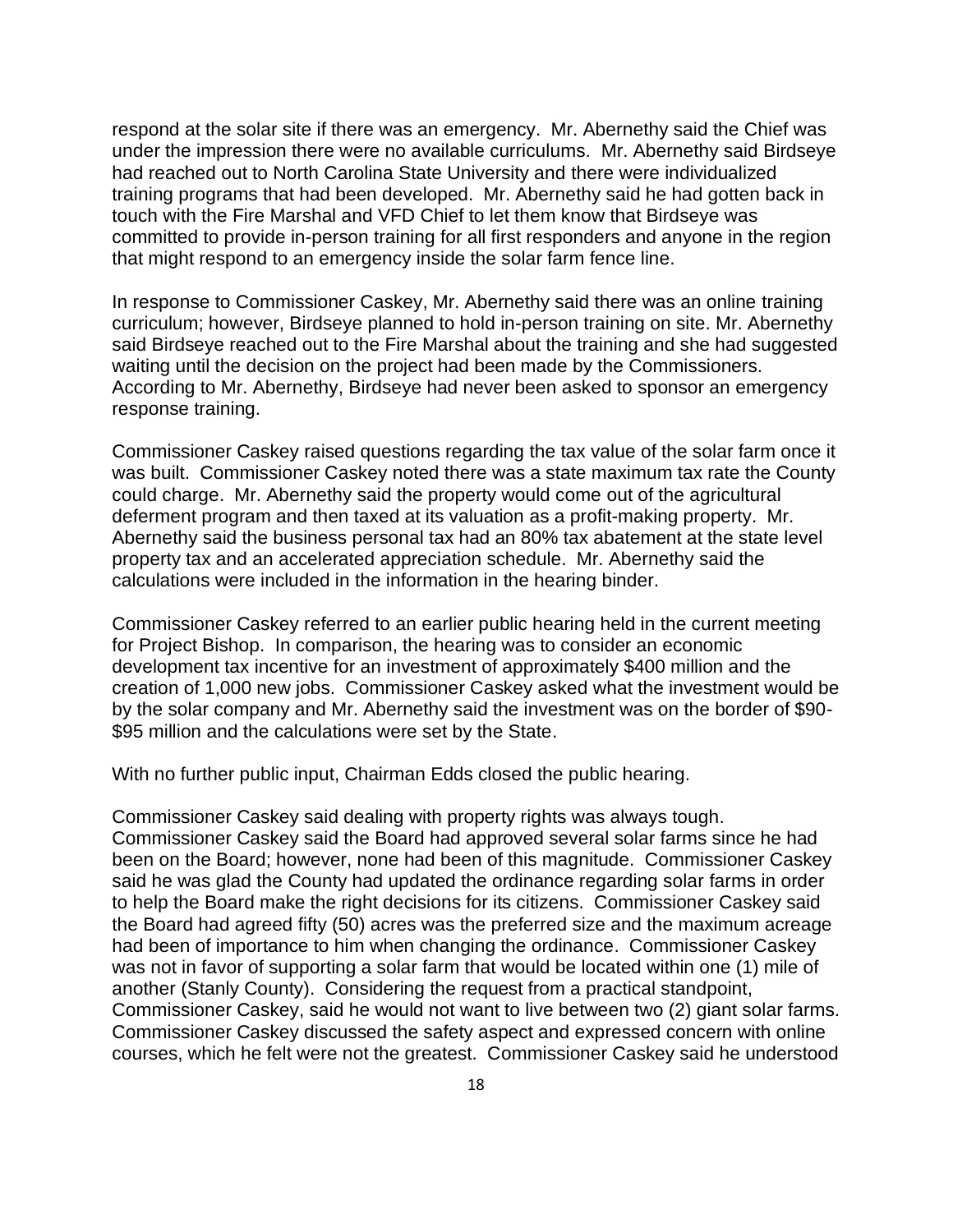Birdseye also wanted to provide some hands-on training. Commissioner Caskey, in closing, said the concerns that kept him from supporting the request was being located between two (2) large solar farms and he did not want Rowan County to get to the point of having larger and larger solar farms.

Commissioner Klusman said she was a retired dairy farmer on a farm that started in 1853 and she was also the mother of a pilot. Commissioner Klusman described farmers as conservationists. Commissioner Klusman said there were environmental rules for farmers to follow and the same rules applied for a tree farm. Commissioner Klusman said the Board had cleaned up its solar ordinance; however, she felt the Board should remember what the spirit and intent of the ordinance was. Commissioner Klusman said the word "preferred" had been used because the Board wanted to keep ther ability to allow our citizens to do what made sense on their farms and their property. where land won't do very much. Commissioner Klusman said she had visited the site and understood the soil there would not sustain a family. Commissioner Klusman said she knew how much work people had put into restoring historic Gold Hill to the place it is now. Commissioner Klusman said the spirit and intent of the ordinance allowed the Commissioners to be able to have larger solar farms. Commissioner Klusman reiterated that citizens had the right to use their property for the highest and best use. Commissioner Klusman said if the Board was going to choose a large site for a solar farm, the proposed location should be the site. Commissioner Klusman encouraged the Commissioners to approve the project.

Commissioner Greene said the Board was not required to approve any solar farm that did not meet the regulations. Commissioner Greene was of the opinion the proposed solar farm did not meet the regulations because of the distance from another solar project. Commissioner Greene disagreed with Attorney Todd who had stated the Stanly County solar farm did not "count". Commissioner Greene said the solar farm had access to water less than 2,000 feet away and therefore, there was the chance for future development. Commissioner Greene felt the proposed 500-acre solar farm would overshadow the community and change the nature of Gold Hill and it was not consistent or harmonious with the rest of the community. For the reasons, he had outlined, Commissioner Greene said he could not vote for the project.

Chairman Edds felt that over the years land in Rowan County had been cheap and for some time, the County had been desperate for development. Chairman Edds said when demand is not high then the prices are low and he felt the County became an easy target for some projects because the land was cheap. Chairman Edds said this was no longer the case and Rowan County land was valuable. Chairman Edds said when talking to the Economic Development Director (EDC), about projects coming Rowan County's way, one could see the County would be choosy about what it would accept.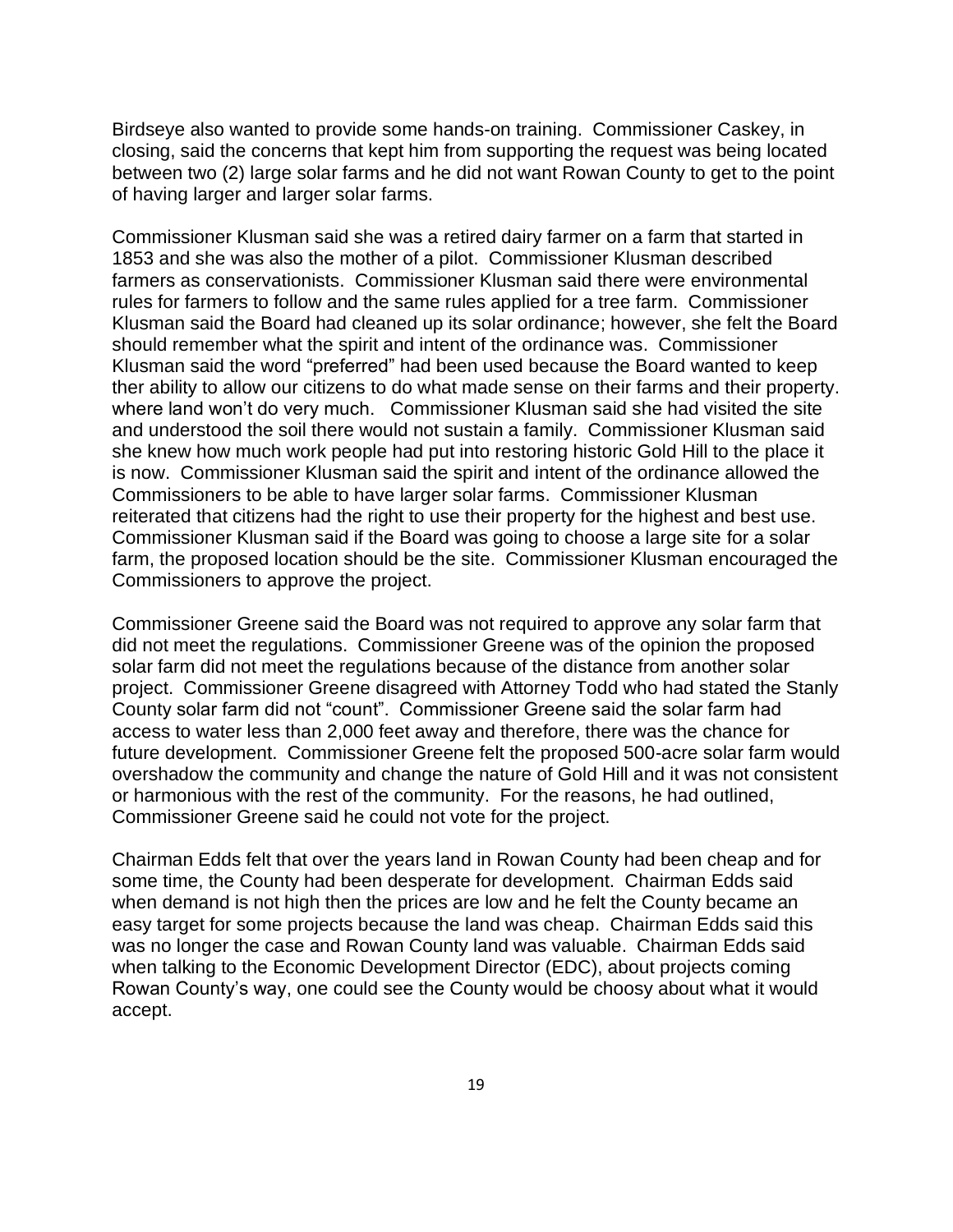Chairman Edds expressed appreciation for Commissioner Caskey's inquiry and comments about the solar farm's total investment of \$95 million as compared to an EDC incentive approved (earlier in the same meeting) for a \$400 million project that would create 1,000 jobs. Chairman Edds gave examples of other EDC projects/job creation. Chairman Edds said as the Board weighed the projects and considered incentives, the Board considered the significant investment in order to benefit the community with jobs with the hope for people to improve their lives through those jobs from the private sector. Chairman Edds noted Birdseye had taken steps to address the concerns from the public and he appreciated how Birdseye had tried to fit the project. Chairman Edds said the solar farm would have a \$95 million investment but with an 80% give back from the County and few jobs created, if any.

Chairman Edds shared several observations and noted he was not a real estate appraiser. Chairman Edds also mentioned he had achieved 37 hours of instructional time in an airplane and had been 3 hours away from obtaining his private pilot's license. Chairman Edds referred to Ms. Wiseman's comments and agreed that if he were considering moving from California to a pristine part of the country with an airpark there was no way he would choose the location if he had to look at 500 acres of solar.

Chairman Edds stated water access was close. Chairman Edds pointed out the new interchange built in southern Rowan County Water was put in with water and sewer approximately 6 to 7 miles away (the City of Kannapolis had agreed to install the water/sewer lines). In comparison, Chairman Edds said the proposed solar farm was only 1700 feet from water. Chairman Edds said the land would have tremendous value at some point.

Chairman Edds said historic Gold Hill had other assets, most of which was its people and they had worked hard to rebuild, reimagine and re-energize their community.

Chairman Edds said comments had been made that the Gold Hill Air Park was not necessarily an FAA airport. Chairman Edds said the comments had raised a question for him in that if the Board had put restrictions around the Mid-Carolina Regional Airport but not Gold Hill Air Park, was the County saying those pilots in Gold Hill had less value than those at the County's airport.

Chairman Edds disagreed with the issue of the Hwy 52 corridor and noted the ordinance did not say "on the road" or just mean road frontage. Chairman Edds pointed out that a housing subdivision nor an industry could be built only on the road frontage. Chairman Edds felt the spirit of the Hwy 52 corridor meant the County did not want to interrupt the corridor because of its opportunity and possibilities.

Chairman Edds believed Gold Hill would end up carrying an extremely large burden for the County because of the acreage that would be placed in solar. Chairman Edds said there would be a consolidation of 1200 acres of solar in the Gold Hill area. Chairman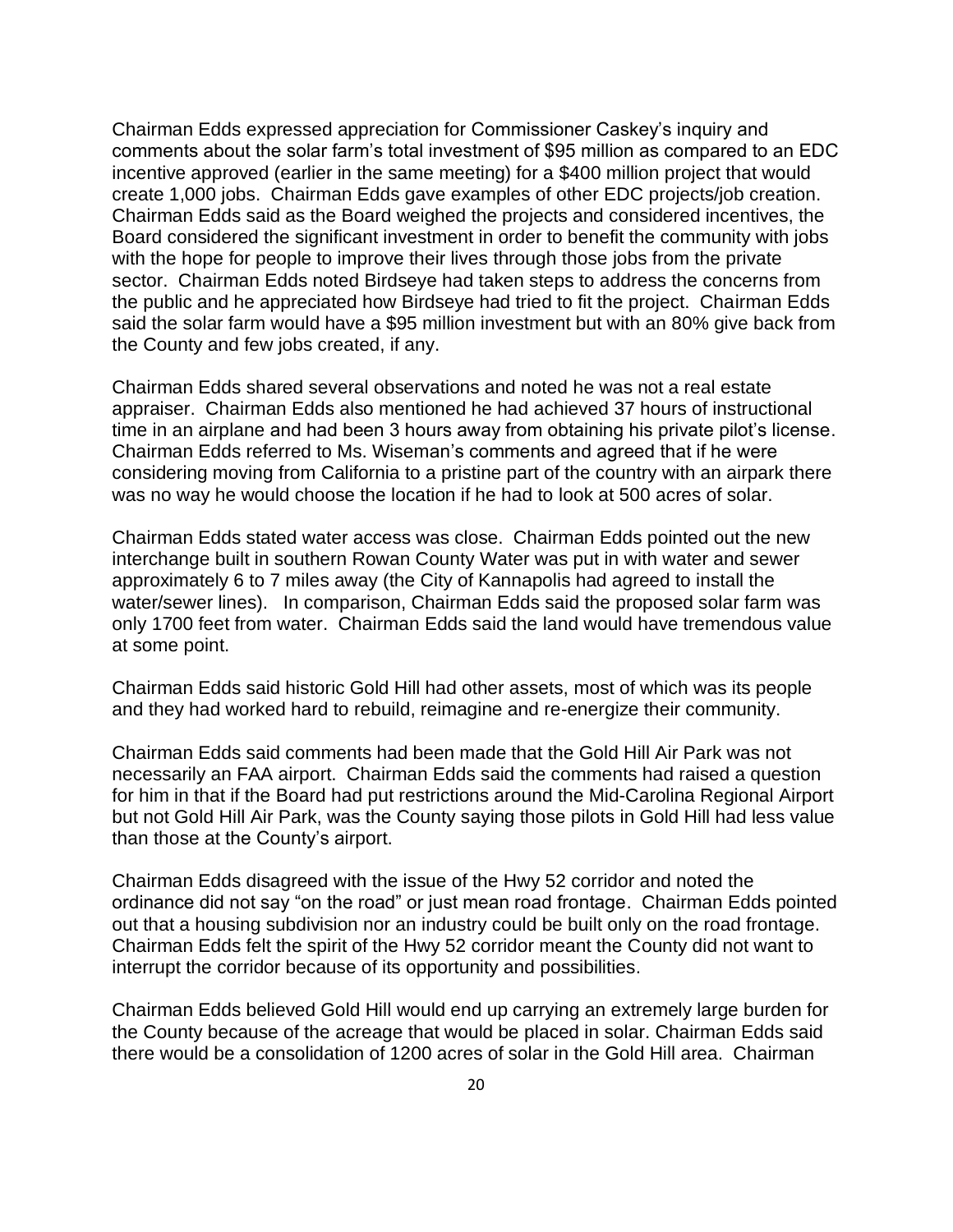Edds said the Board was committed to private property rights but there was an asterisk because those rights also extended to the neighbors.

In closing, Chairman Edds said he could not support the request.

Following a brief discussion with Mr. Muire and Mr. Dees regarding procedural deliberations, Chairman Edds moved the following: Z 08-21 is not consistent with the Eastern Rowan Land Use Plan and is not reasonable based on following:

- 1. There is another solar energy system less than one (1) mile from the proposed site of this utility scale solar energy system.
- 2. The solar plan recommendation set fifty (50) acres as the maximum area for a solar facility, but that could be exceeded if all preferences were met, but in this case, they were not met.
- 3. The potentially high detrimental impact on the airport-based community that lies adjacent to the proposed site is not preferred.
- 4. Violates the solar ordinance by locating along the Hwy 52 corridor.
- 5. The site does have the potential to be served by water and/or sewer infrastructure.
- 6. The project is partially located in an existing industrial entrance.

The motion was seconded by Commissioner Pierce and passed 4-1 with Commissioner Klusman dissenting.

Commissioner Pierce moved to deny Z 08-21. The motion was seconded by Commissioner Caskey and passed 4-1 with Commissioner Klusman dissenting.

Chairman Edds called for a recess at 10:34 p.m.

Chairman Edds reconvened the meeting at 10:48 p.m.

## **7. PUBLIC HEARING FOR TA 02-21: TOM TURPIN AND PLANNING STAFF**

Assistant Planning Director Shane Stewart presented the Staff report for Text Amendment (TA) 02-21. Mr. Stewart said the TA request was received from Tom Turpin to amend Section 21-34(c)(2)(a) of the Zoning Ordinance pertaining to allowed uses in the 85-ED-2 Zoning District. The Zoning Ordinance uses the Standard Industrial Classification (SIC) Manual as a means of identifying and categorizing uses by trade sector and organizing into a list of permitted and special uses allowed by zoning district. Currently, Motor freight transportation and warehousing (SIC 42), Wholesale trade – durable goods (SIC 50), and Wholesale trade – non-durable goods (SIC 51) are subject to the issuance of a special use permit. This request would shift these three (3) groups to permitted by right in the 85-ED-2 zoning district.

Mr. Stewart noted Planning Staff included some minor ordinance amendments to consider along with the requested change.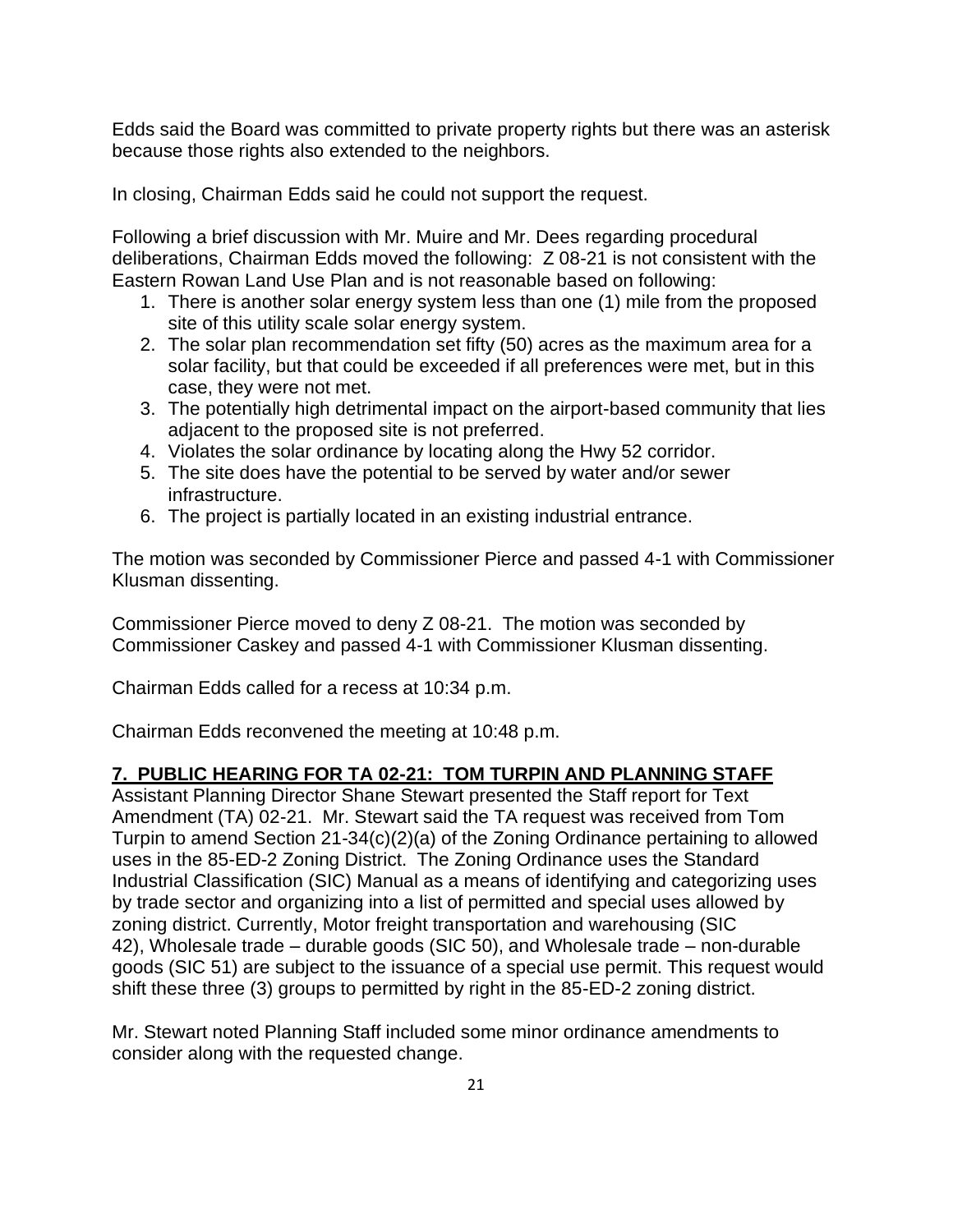Using a power point, Mr. Stewart reviewed the request and highlighted the proposed text amendments.

Procedurally, Mr. Stewart said the Board must develop a Statement of Consistency regarding the proposed zoning ordinance amendment describing whether its action was consistent with any adopted comprehensive plans.

Mr. Stewart reported the Planning Board met on October 25, 2021 and no one provided comments at the courtesy hearing held. The Planning Board voted 6-0 to recommend approval of the request with no changes based on the following Statement of Consistency: "TA 02-21 is consistent with the adopted land use plans and reasonable and appropriate based on the following: the request is beneficial to both business and commerce."

Chairman Edds opened the public hearing to receive public comment regarding TZ 02- 21. With no one coming forward to address the Board, Chairman Edds closed the public hearing.

Chairman Edds moved approval of the following Statement of Consistency: "TA 02-21 is consistent with the adopted land use plans and reasonable and appropriate based on the following: the request is beneficial to both business and commerce." The motion was seconded by Commissioner Pierce and passed unanimously.

Commissioner Pierce moved, Commissioner Greene seconded and the vote to approve TA 02-21 carried unanimously.

The text amendments were approved as follows. Existing text proposed for deletion appear **highlighted with strikethroughs** while new text appear as **bold red text.** 

**Chapter 14: NOISE**

**Sec. 14-12. - Permits to exceed.**

(d) *Permit fee*. All applications for a permit to exceed shall be accompanied by a twenty-five dollar (\$25.00) processing fee **as established by the board of commissioners**. This fee shall be nonrefundable except in cases of administrative error.

### **Chapter 21: ZONING ORDINANCE**

Article III. Site Plans, Special Requirements, Rural Home Occupations, Special Use Permits, Conditional Zoning Districts, and Special Requirements in the NB district.

- Sec. 21-51. Purpose.
- Sec. 21-52. Site plan required.
- Sec. 21-53. Permitted uses with special requirements **and rural home occupations (RHOs)**.
- Sec. 21-54. Maximum building size and setback requirements for certain uses listed as SR in the Rural Agricultural District. **Reserved**
- Sec. 21-55. General criteria for uses listed as SR in article III.
- Sec. 21-56. Specific criteria for uses listed as SR in section 21-113.
- Sec. 21-57. Review and approval of special uses.
- Sec. 21-58. Review procedures.
- Sec. 21-59. Evaluation criteria.
- Sec. 21-60. Special use requirements for specific uses.
- Sec. 21-61. Conditional zoning districts.
- Sec. 21-62. Effect of approval for conditional zoning districts.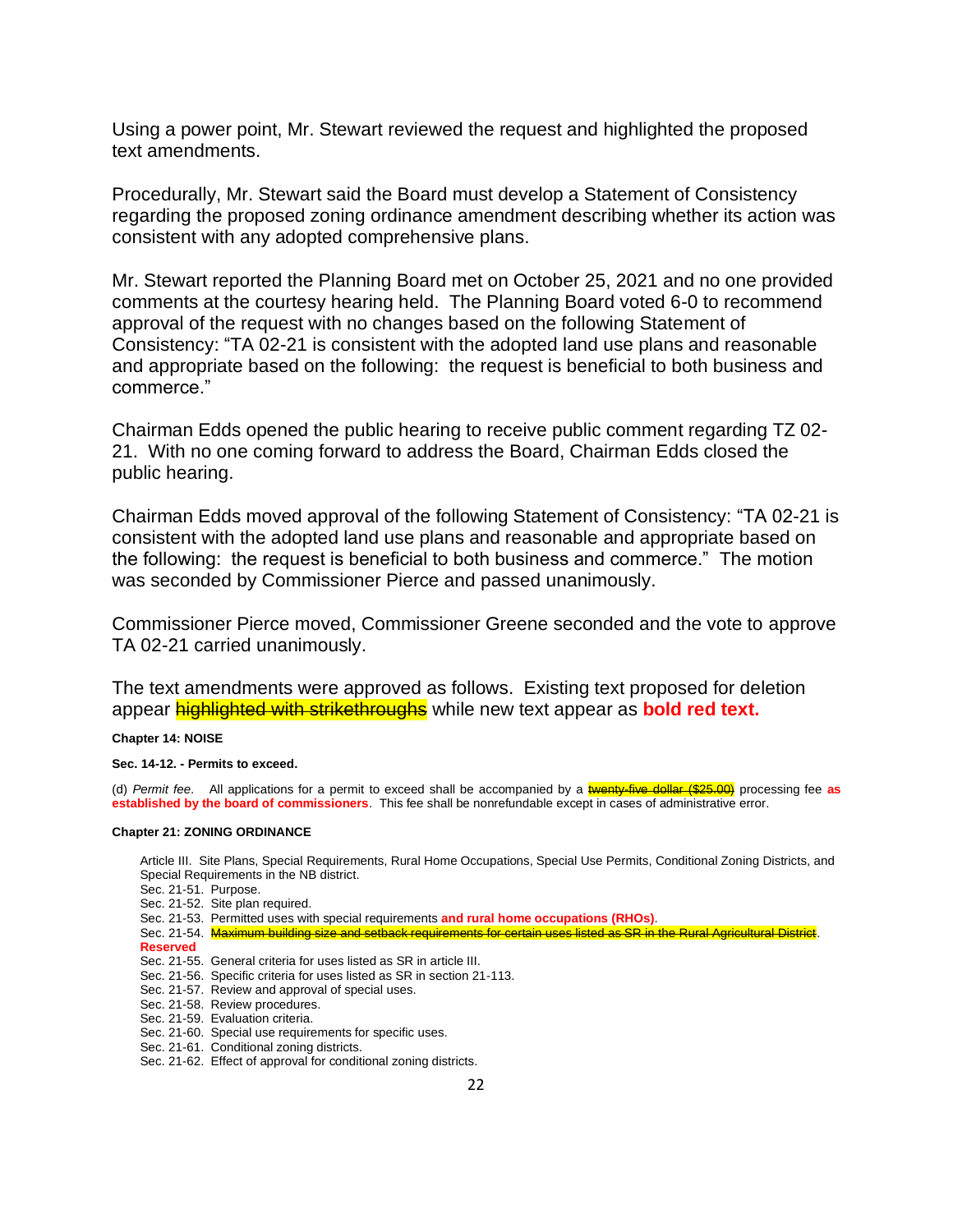Sec. 21-63. Application re-submittal for special use permits and conditional **zoning** districts. Sec. 21-64. Conditional District Standards for Specific Uses. Sec. 21-65. General criteria for uses listed as SR in the NB District in section 21-113. Secs. 21-66--21-80. Reserved. Article XII. Administration and Hearing Requirements Sec. 21-311. Board of commissioners. Sec. 21-312. Planning board. Sec. 21-313. Board of adjustment (BOA). Sec. 21-314. Planning department. Sec. 21-315. Hearing procedures for zoning map and text amendments, **high density and** special use permits**,** and variances**,** and **appeals** interpretations. Sec. 21-316. Exceptions for mailed notice requirements for large-scale rezoning. Sec. 21-317. High Density development permit application. Secs. 21-318--21-330. Reserved Article XIII. Appeals, and Variances. and Interpretations Sec. 21-331. Appeals. Sec. 21-332. Variances. Sec. 21-333. Recordation of variances and conditions. Sec. 21-334. Interpretations **Reserved**. Sec. 21-335. Variance from watershed overlay. Sec. 21-336. Judicial review of BOA decisions. Secs. 21-337--21-360. Reserved.

### **Sec. 21-11. Permit choice, vested rights, and site-specific vesting plans.**

Pursuant to G.S. 143-755, 160D-108, and 160D-108.1, provisions to secure a permit choice, vested right, or site-specific vesting plan shall be as follows:

- (c) *Site-specific vesting plans*.
- (1) Site-specific vesting plan. In accordance with G.S. 160D-108.1, a site-specific vesting plan means a plan submitted pursuant to this subsection describing with reasonable certainty the type and intensity of use for a specific parcel(s). The plan may be any one or more of the following plans or approvals: a planned development subdivision, a subdivision plat, a site plan, a special use permit, or a conditional zoning district in accordance with section 21

### **Sec. 21-34. Economic development districts established for I-85.**

- (c) The district are labeled as 85-ED 1 through 4. "85" represents the relationship to I-85. "ED" represents the economic development designation for the sites.
	- (2) *85-ED-2.* In areas where existing conditions such as surrounding development, access etc. may make the area less marketable for uses listed exclusively in the 85-ED-1 district then the 85-ED-2 district may be appropriate. The primary additions to this district are distribution and wholesaling operations.
		- a. Certain industries shall be allowed as permitted uses with standards provided to protect adjacent neighborhoods. Other heavy industries and distribution and wholesale operations may be allowed as special uses. If part of a larger master plan limited accessory and ancillary retail and service uses may be allowed.

*Construction group:*

General Building Contractors (SIC 15)

Special Trade Contractors (SIC 17)

*Manufacturing group:*

Printing and publishing (SIC 27).

Drugs (SIC 283)

Soap, detergents, and cleaning preparations; perfumes, cosmetics, and other toilet preparations (SIC 284)

Rubber and miscellaneous plastics products (SIC 30).

Fabricated metal products (SIC 34), except:

Ammunition, except for small arms (SIC 3483).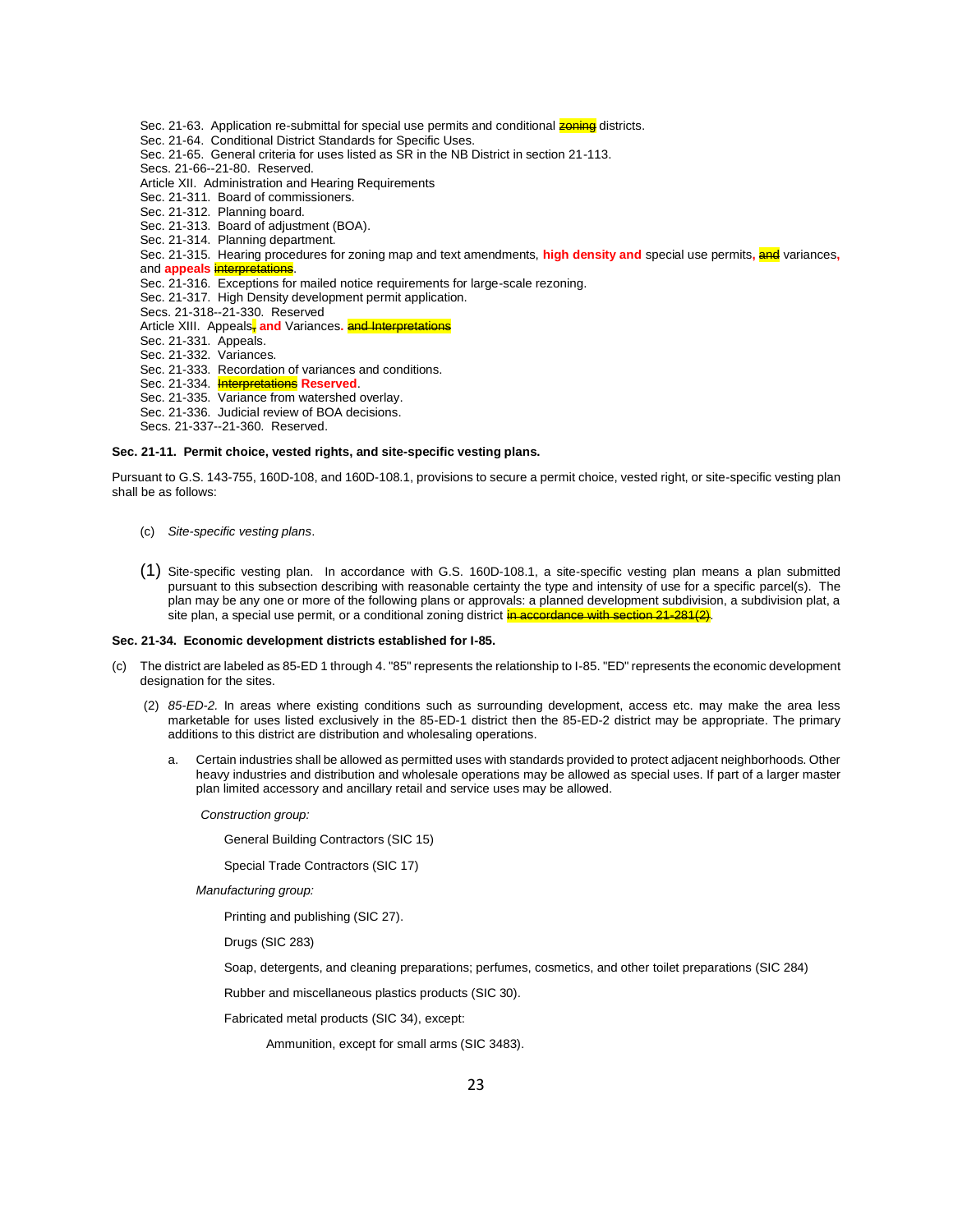Ordnance and accessories (SIC 3489).

Industrial machinery and equipment (SIC 35).

Electrical and electronic equipment (SIC 36), except:

Power distribution and specialty transformers (SIC 3612).

Transportation equipment (SIC 37).

Instruments and related products (SIC 38).

Miscellaneous manufacturing industries (SIC 39).

*Transportation, communication, and utilities group:*

**Motor freight transportation and warehousing (SIC 42), except.**

**Dead storage of manufactured homes**

**Automobile dead storage (SIC 4226 pt.)**

**Oil and gasoline storage caverns for hire and petroleum and chemical bulk stations and terminals for hire (SIC 4226 pt.)**

Non-Residential and Roof Mounted Solar Energy Systems (SIC 491 (pt)) subject to the size and locational restrictions of 21-56(6)c.

*Service industries group:*

Engineering and management services (SIC 87).

*Wholesale trade group:*

**Wholesale trade--durable goods (SIC 50), except.**

**Motor vehicle parts, used (outdoor) [SIC 5015]**

**Scrap and waste materials (SIC 5093)**

**Wholesale trade--nondurable goods (SIC 51), except.**

**Livestock (wholesale) [SIC 5154]**

**Chemicals and allied products (SIC 516)**

**Petroleum and petroleum products (SIC 517)**

b. The following are allowed with the issuance of a special use permit:

*Manufacturing group:*

Lumber and wood products (SIC 24).

Furniture and fixtures (SIC 25).

Paper and allied products (SIC 26).

Plastic materials, synthetic resins, etc. (SIC 282).

Stone, clay, glass, and concrete products (SIC 32).

Primary metal industries (SIC 33).

*Transportation, communication, and utilities group:*

Motor freight transportation and warehousing (SIC 42).

Transportation services (SIC 47).

Communications and telecommunication towers (SIC 48 (pt)).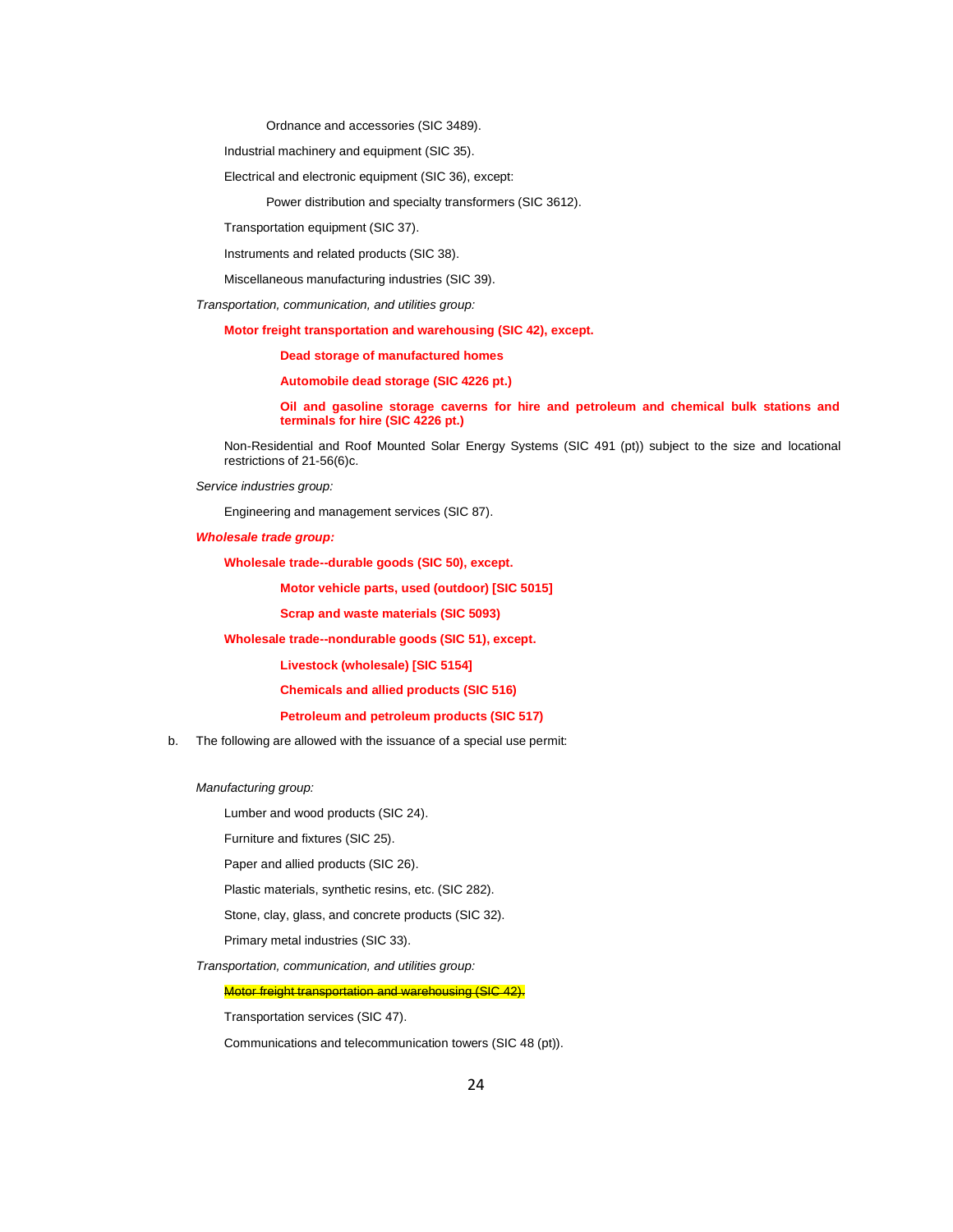#### *Wholesale trade group:*

Wholesale trade--durable goods (SIC 50).

#### Wholesale trade--nondurable goods (SIC 51).

*Services group:*

Racing, including track operation (SIC 7948).

#### **Sec. 21-53. Permitted uses with special requirements and rural home occupations (RHOs).**

Uses listed as SR (Special Requirements) in section 21-113, except those in the NB zoning district, which are subject to section 21-65, shall comply with the pertinent regulations listed in the following subsections. Site plan approval by the zoning administrator shall be required unless expressly provided otherwise prior to issuance of a zoning permit and such approval shall be given if all requirements herein are met. The plan shall become part of the building permit.

*(1) Rural Home Occupations [RHO].*

- *a. Purpose and Intent.* Rowan County recognizes the important role RHOs offer residents and the community in creating business opportunities to fulfill or supplement the resident's employment needs. Standards are established herein to protect adjoining properties from potential adverse impacts associated with these uses.
- *b. Development Standards.* All proposed operations are subject to general standards identified in sections 21-54 through 55, applicable specific standards in section 21-56, and other pertinent requirements of this chapter.
- *c. Combination Use.* In addition to the principal residential use, development of a RHO may constitute a second principal use whose occupancy classification is subject to the North Carolina Building Code for non-residential use as determined by the Rowan County Inspections Department.
- d. Change in Operation. RHOs permitted to comply with the provisions of section 21-55(2)**b** shall be classified as nonconforming if a change in association between the residence and business operator occurs. As such, applicants should consider potential investment in the development of land and / or structures for RHOs and the inherent future limitations should the use become non-conforming. Many RHO locations would not adhere to the purpose and intent or land use recommendations for rezoning to a non-residential district.
- (2) *Specific criteria for uses listed as SR.* The SR standards required in Section 21-54 & 55 do not apply to uses in the residential group from 21-113; Common Sand Mining (SIC 1442); Dead storage of manufactured homes (SIC 42); Co-location of wireless facilities, eligible facilities requests, alternative tower structures, and public safety tower (SIC 48 (pt)); and uses listed as SR in non-residential districts.

#### **Sec. 21-54. Maximum building size and setback requirements for RHOs. Reserved**

Building size and setbacks for certain uses listed as "SR" in Section 21-113 shall be as provided in this section.

<u>ne maximum allowable building size for uses listed in section 21-113 as "SR" in the RA and RR districts </u> not exceed ten (10) percent of the gross acreage of the lot, excluding right-of-way with a maximum of 12,000 sq. ft. in the RA district and 2,000 sq.ft. in the RR district. Existing accessory structures for personal use not associated with uses permitted in this section must be considered within the maximum allowable building size for the property listed in section 21-285.

(2) *Building Setbacks.* Maximum square footage and related setback requirements shall be as specified below. *Building Square Footage Setback, Front (in feet) Setback, Side, Side Street and Rear Yards (in feet)* 0--2,000 30 20 2,001--4,000 40 30

4,001--8,000 50 40

Existing structures proposed for use as a rural home occupation that do not comply with these setbacks shall not be precluded from uch use if all other requirements are met.

### **Sec. 21-55. General criteria for RHO uses listed as SR in Section 21-113.**

8,001--12,000 60 50

Uses listed as SR in article III shall comply with the following criteria, as applicable:

(1) *Site plan.* A site plan shall be provided showing the existing lot and all existing and proposed buildings.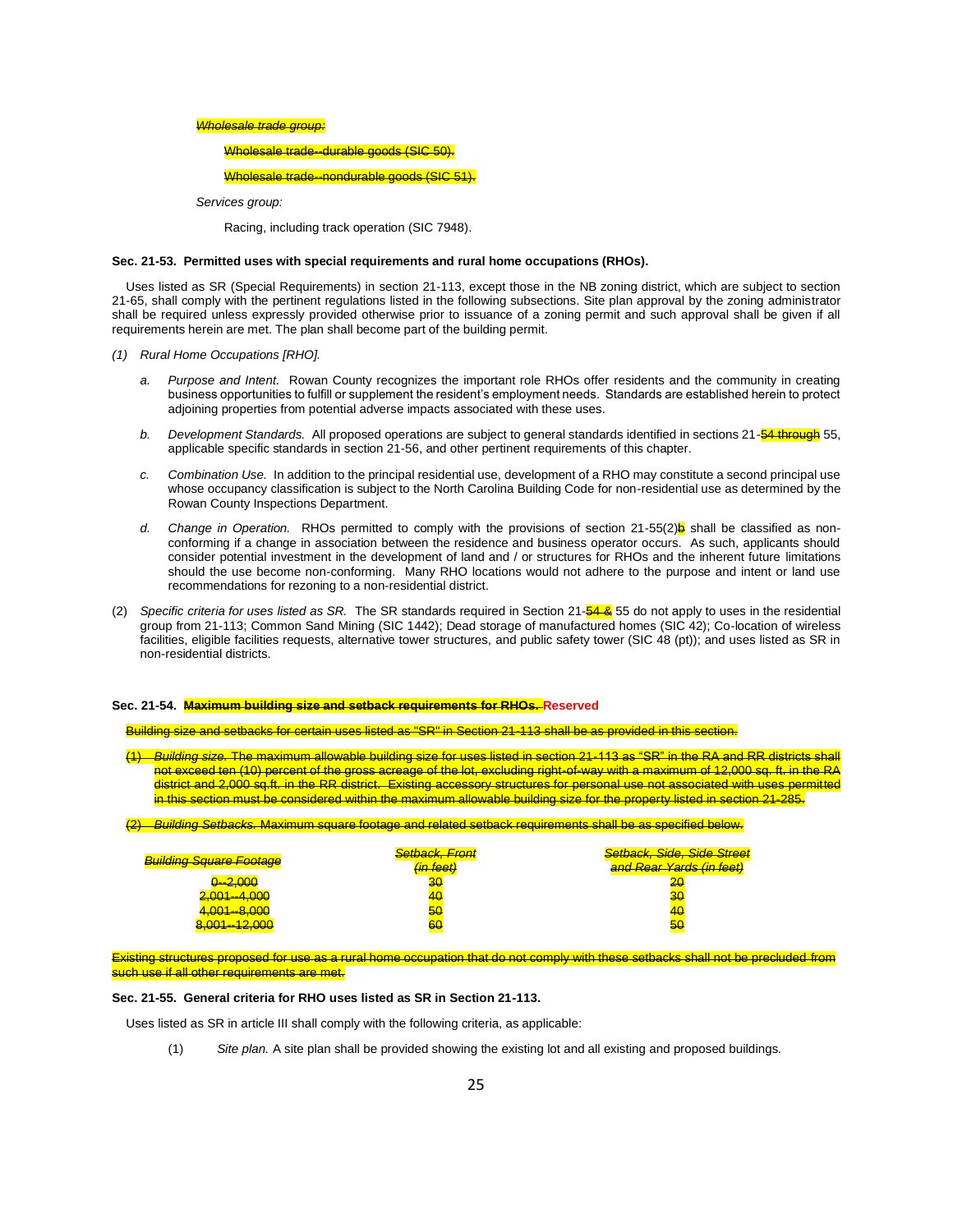- **(2)** *Residency***. The RHO business must be on or adjacent to the primary residence of the business owner / operator consistent with subsection (3) and located in either the RA or RR district.**
- (2) *Location.* The RHO must be located on property which meets the following criteria: The property must have at least thirty-five (35) feet of state road frontage. Properties that do not meet the requisite road frontage requirement are limited to a maximum building size of 2,000 sq. ft. and must comply with all other applicable standards herein. The business must be on or adjacent to the primary residence of the business owner / operator but nonetheless shall be located on a lot containing required road frontage in subsection (a). **(3)** *Building size***. The aggregate or maximum square footage for a building(s) used as a RHO is based on the** 
	- **a. Location on a parcel containing at least thirty-five (35) feet of state road frontage.**

**type of road frontage; lot acreage, excluding right of way; and zoning district, subject to:**

- **1. 10% of the lot size with a maximum of 12,000 sq.ft. in the RA district.**
- **2. 10% of the lot size with a maximum of 2,000 sq.ft. in the RR district.**
- **b. Location on a parcel not meeting road frontage standard of 21-55 (3)(a).**
	- **1. 10% of the lot size with a maximum of 2,000 sq.ft. in the RA and RR districts.**

**Existing accessory structures for personal use not associated with uses permitted in this section must be considered within the maximum allowable building size for the property listed in section 21-285.**

**(4)** *Building Setbacks.* **Setback requirements shall be as specified below.**

| <b>Building Square</b> | <b>Setback, Front</b> | <b>Setback, Side, Side Street</b> |
|------------------------|-----------------------|-----------------------------------|
| <b>Footage</b>         | (in feet)             | and Rear Yards (in feet)          |
| $0 - 2.000$            | 30                    | 20                                |
| $2,001 - 4,000$        | 40                    | 30                                |
| $4.001 - 8.000$        | 50                    | 40                                |
| 8,001--12,000          | 60                    | 50                                |

**Existing structures proposed for use as a rural home occupation that do not comply with these setbacks shall not be prevented from such use if all other requirements are met.**

- (3) **(5)** *Lighting.* The lighting shall be shielded to prevent light and glare spillover to adjacent residentially developed properties.
- (4) **(6)** *Square footage.* The maximum square footage allowed for a use shall include all buildings used for retail sales of any type on that property.
- (5) **(7)** *Parking.* Parking shall be provided off-street subject to article VII for that use.
- (6) **(8)** *Signage.* Signage shall be as prescribed in article VIII for the underlying district.
- (7) **(9)** *Noise.* Noise shall not exceed the levels prescribed in the county noise ordinance for residential districts.
- (8) **(10)** *Outdoor storage.* All outside storage areas including dumpsters shall be:
	- a. Sited to the rear of the building;
	- b. Not within the required setbacks.
	- c. Outdoor storage shall be screened as provided in article IX for that use.
- (9) **(11)** *Smoke, odors and dust.* The use will not create any smoke, odors, or dust at a level discernible at any of its lot lines.
- (10) **(12)** *Required licenses and permits.* The applicant shall provide a copy of all required licenses and permits prior to issuance of a zoning permit.
- (11) **(13)** *Handling waste and other by-products.* A description shall be provided of the method of collecting, handling, disposal and storage of all wastes, by-products, scraps, etc. which meets all applicable federal, state and local regulations and all other requirements of this chapter.
- (12) **(14)** *Activities.* Manufacturing activities are confined to the building.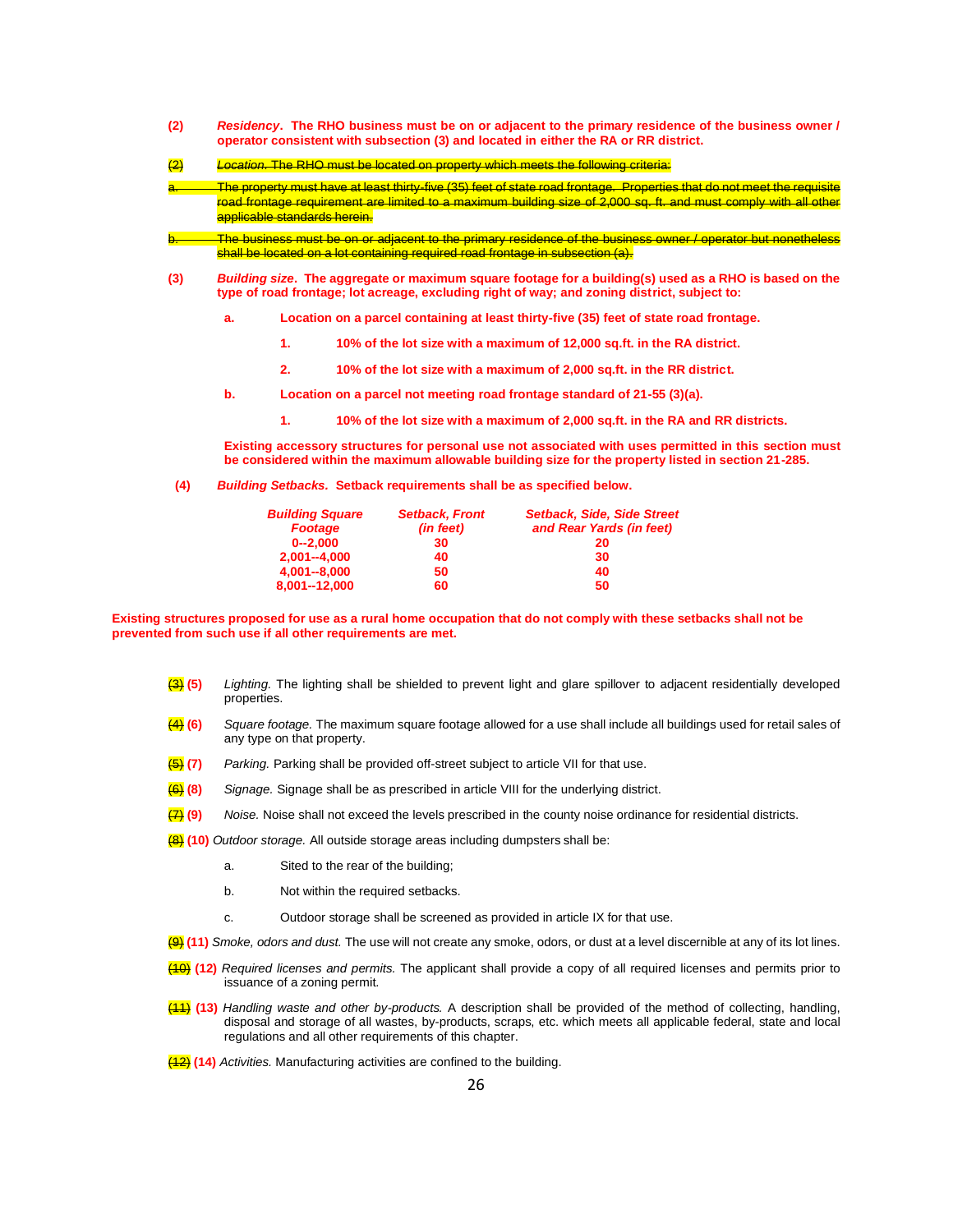- (13) **(15)** *Outdoor display.* Outdoor display shall be limited to two thousand five hundred (2,500) square feet unless otherwise provided.
- (14) **(16)** *Screening*. Any structures and operational areas used for the business must be screened in accordance with Article IX. This requirement does not apply to a residence(s) on the same parcel or an adjacent parcel if in the same ownership as the land on which the RHO is located or is owned by an immediate family member as defined by this ordinance.

### **Sec. 21-241. Noise.**

(b) *Applicability.* Regardless of zoning district, all existing uses in the mining and manufacturing division of the Standard Industrial Classification (SIC) and those seeking special use **or conditional district** approval in the transportation, communications, electric, gas, sanitary services, Services, and unclassified divisions of section 21-113, the table of uses, shall be subject to the decibel based standards of this section.

### **Sec. 21-315. Hearing procedures for zoning map and text amendments, high density and special use permits, variances, and appeals, and interpretations.**

(1) Public notice. The following notice requirements shall apply to legislative, courtesy, and quasi-judicial hearings required by this chapter as indicated below except as provided in section 21-316 and otherwise indicated herein:

- b. Mailed notice. In addition to the newspaper notice required above, the administrator shall provide mailed notice to the owner(s)<sub>i</sub> and applicant, of the subject property(s) and all property owners according to the county tax listings within one hundred (100) feet of the parcel(s) **or proposed rezoning boundary** subject to the proposed action for the above referenced requests except only mailed notice to the applicant of a text amendment. For the purposes of this section, the distance encompassed by a street, railroad, or other transportation corridor is not included within the one hundred (100) foot distance for adjacent properties. The notice must be deposited in the mail at least ten (10) days but not more than twenty-five (25) days prior to the hearing date. If, in the discretion of the administrator, the potential impact of the proposed action or the configuration of land parcels in the area warrants notification of additional property owners beyond this distance, such notice shall be provided.
- (4) *Conduct of hearing.*
	- d. *Written citizen comments.* If a resident or property owner in the county submits a written statement regarding a proposed amendment, modification, or repeal to a zoning regulation authorized by G.S. 160D, Article 7 to the clerk to the **respective** board of commissioners at least two (2) business days prior to the proposed vote on such change, the clerk shall deliver the statement to the board. If the proposed change is the subject of a quasi-judicial proceeding, the clerk to the respective board shall provide only the names and addresses of the individuals providing written comment, which shall not disqualify any board member from voting.
- (7) *Action.* Once a legislative or courtesy hearing is closed, the appropriate decision-making body shall take some form of action during the same meeting. Such action may include continuing the hearing to a later meeting. In cases where the planning board is authorized to make a recommendation, the board shall follow action procedures of Article XIV.

In quasi-judicial decisions, the board shall determine contested facts and make its decision within a reasonable time. Every quasi-judicial decision shall be based upon competent, material, and substantial evidence in the record. Each quasi-judicial decision shall be reduced to writing and reflect the board's determination of contested facts and their application to the applicable standards. The written decision shall be signed by the chair or other duly authorized member of the board and is effective upon filing with the **clerk to the respective board** Planning Department.

### **ARTICLE XIII. APPEALS, AND VARIANCES. AND INTERPRETATIONS**

### **Sec. 21-331. Appeals.**

Appeals of orders or decisions of the zoning administrator shall be conducted as follows:

- (1) *Notice of appeal.* Any person who has standing under G.S. 160D-1402 (c) or the county may appeal any order or decision of any administrator of this chapter to the board of adjustment (BOA). An appeal is initiated by filing a written notice of appeal with the clerk to the Board of Adjustment, which specifies the grounds for the appeal. The clerk shall note the date and time of receipt of the appeal. **The BOA shall hear all appeals within a reasonable time except as referenced in subsection (3).**
- (3) *Stay of action.* An appeal of a notice of violation or other enforcement order stays enforcement of the action appealed from and accrual of any fines assessed during the pendency of the appeal to the BOA and any subsequent appeal in accordance with G.S. 160D-1402 or during the pendency of any civil proceeding authorized by law or appeals therefrom, unless the administrator who made the decision certifies to the BOA after notice of appeal has been filed that because of the facts stated in an affidavit, a stay would cause imminent peril to life or property or because the violation is transitory in nature, a stay would seriously interfere with enforcement of the development regulation. In that case, enforcement proceedings shall not be stayed except by a restraining order, which may be granted by a court. If enforcement proceedings are not stayed,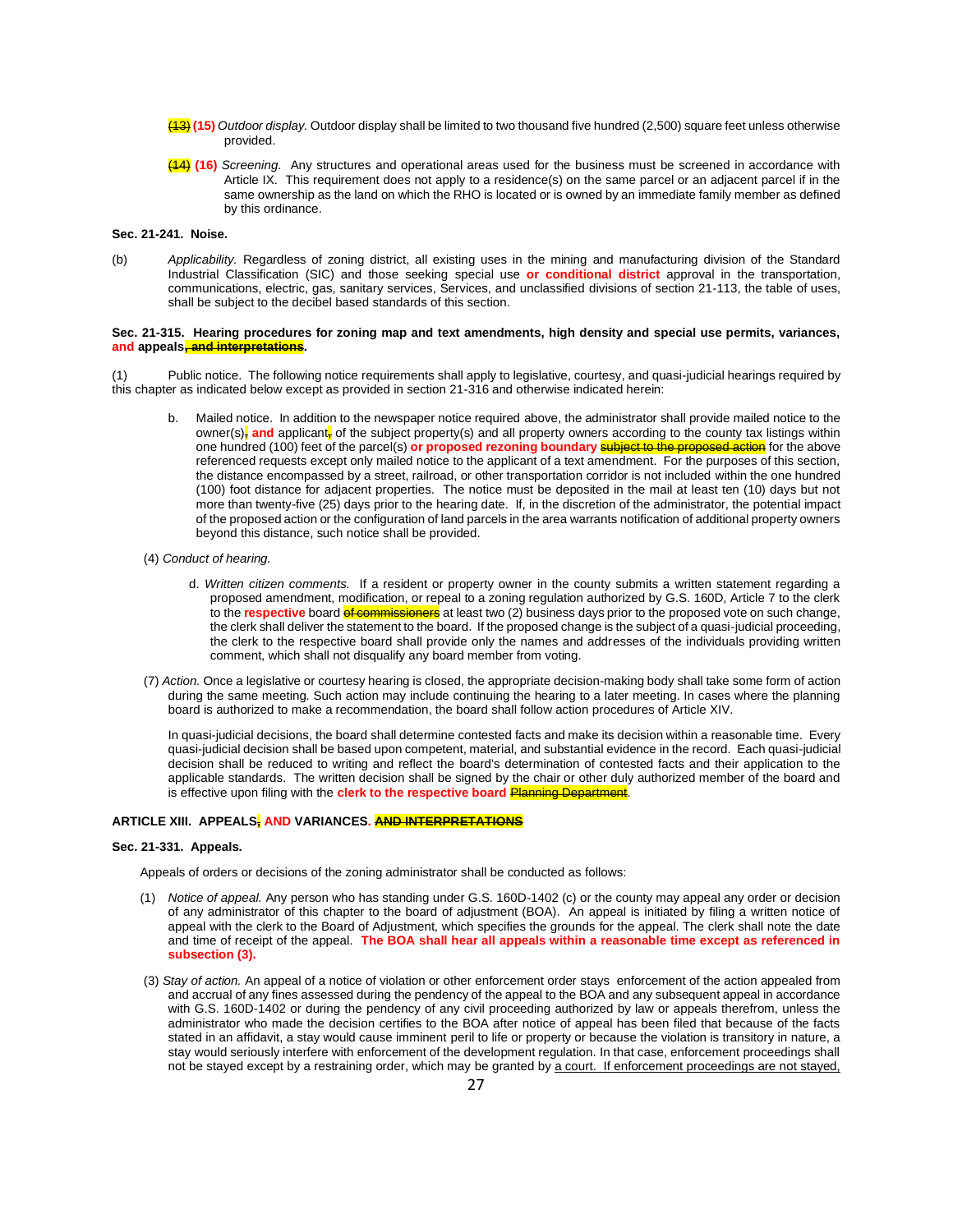the appellant may file with the official a request for an expedited hearing of the appeal, and the BOA shall meet to hear the appeal within fifteen (15) days after such a request is filed. The BOA shall hear and decide all other appeals with a reasonable time. Notwithstanding the foregoing, appeals of decisions granting a development approval or otherwise affirming that a proposed use of property is consistent with the development regulation shall not stay the further review of an application for development approvals to use such property; in these situations the appellant or county may request and the BOA may grant a stay of a final decision of development approval applications affected by the issue being appealed.

### **Sec. 21-332. Variances.**

Requests for a variance from the requirements of this chapter shall be in accordance with the following criteria:

(1) *Application for variance.* An application for a variance shall be submitted to the BOA by filing a copy of the application with the administrator in the planning department. Hearings for such applications shall be in conformance with the applicable provisions of Article XII. **The BOA shall hear variance requests within a reasonable time.**

### **Sec. 21-362. Map amendments (rezoning).**

(o) *Statute of limitation*. An action challenging the validity of a zoning map amendment adopted pursuant to this subsection shall be brought within **one (1) year** sixty (60) days of adoption.

# **8. FINANCIAL REPORTS**

Finance Director James Howden presented several financial graphs depicting the following information:

- Annual Cumulative Expenditure Comparisons as of October in FY 2021-22. \$48,318,848
- Annual Cumulative Revenue Comparisons as of October in FY 2021-22. \$70,767,661
- Annual Cumulative Current Year Property Tax Comparisons as of September in FY 2021-22. \$55,528,366
- Annual Cumulative Sales Tax Comparisons as of July in FY 2021-22. \$2,907,308

## **9. BUDGET AMENDMENTS**

Finance Director James Howden presented the following budget amendments for the Board's consideration:

- Finance requested an encumbrance budget amendment to allocate restricted sales tax set aside for capital improvements by RSS and KCS in prior years that has not yet been used. \$3,070,740
- County Manager Requesting use of ARPA funds to distribute to distribute to all the Fire Districts and Rescue Squad in Rowan County. Board approved allocation on November 1, 2021. Budget amendment is to match the request. \$1,250,000

Commissioner Pierce moved approval of the budget amendments as presented. The motion was seconded by Commissioner Greene and passed unanimously.

### **10. ADJOURNMENT**